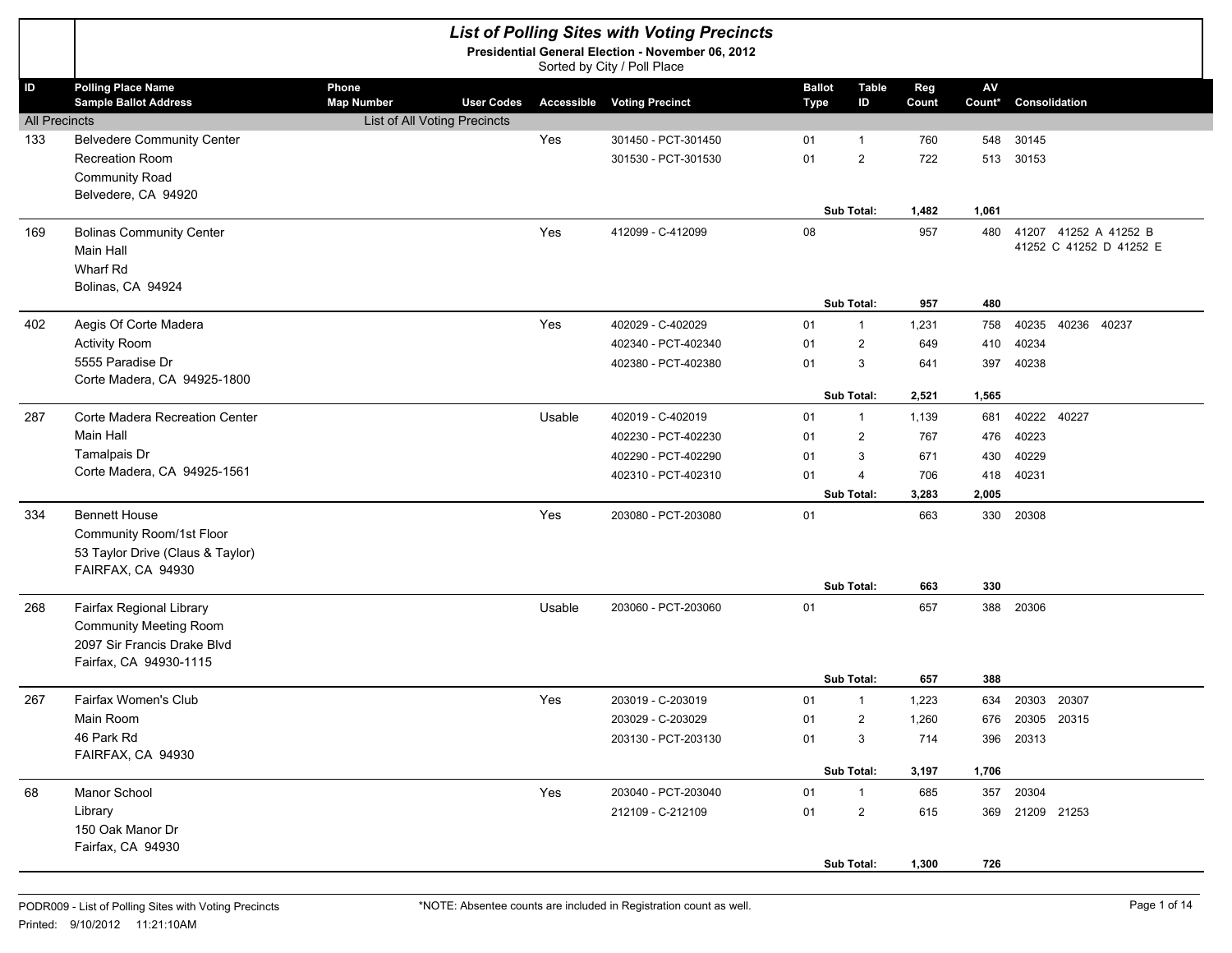| ID                   | <b>Polling Place Name</b>      | Phone                        |                   |               |                        | <b>Ballot</b> | <b>Table</b>   | Reg        | ${\sf AV}$ |                        |  |
|----------------------|--------------------------------|------------------------------|-------------------|---------------|------------------------|---------------|----------------|------------|------------|------------------------|--|
|                      | <b>Sample Ballot Address</b>   | <b>Map Number</b>            | <b>User Codes</b> | Accessible    | <b>Voting Precinct</b> | <b>Type</b>   | ID             | Count      | Count*     | Consolidation          |  |
| <b>All Precincts</b> |                                | List of All Voting Precincts |                   |               |                        |               |                |            |            |                        |  |
| 356                  | Cape Marin                     |                              |                   | Yes           | 204049 - C-204049      | 01            | $\mathbf{1}$   | 1,021      | 669        | 20451<br>20452         |  |
|                      | Clubhouse                      |                              |                   |               | 204490 - PCT-204490    | 01            | $\overline{2}$ | 596        | 398        | 20449                  |  |
|                      | Laderman Lane                  |                              |                   |               | 404330 - PCT-404330    | 01            | 3              | 587        | 347        | 40433                  |  |
|                      | Greenbrae, CA 94904-2482       |                              |                   |               |                        |               | Sub Total:     | 2,204      | 1,414      |                        |  |
|                      |                                |                              |                   |               |                        |               |                |            |            |                        |  |
| 260                  | The Tamalpais<br>Auditorium    |                              |                   | Yes           | 204390 - PCT-204390    | 01            |                | 664        | 463        | 20439                  |  |
|                      | 501 Via Casitas                |                              |                   |               |                        |               |                |            |            |                        |  |
|                      | Greenbrae, CA 94904            |                              |                   |               |                        |               |                |            |            |                        |  |
|                      |                                |                              |                   |               |                        |               | Sub Total:     | 664        | 463        |                        |  |
| 307                  | Inverness Fire House           |                              |                   | Yes           | 412510 - PCT-412510    | 07            |                | 559        |            | 310 41251              |  |
|                      | <b>Community Room</b>          |                              |                   |               |                        |               |                |            |            |                        |  |
|                      | 50 Inverness Way               |                              |                   |               |                        |               |                |            |            |                        |  |
|                      | INVERNESS, CA 94937            |                              |                   |               |                        |               |                |            |            |                        |  |
|                      |                                |                              |                   |               |                        |               | Sub Total:     | 559        | 310        |                        |  |
| 75                   | Anthony Bacich School          |                              |                   | Yes           | 212119 - C-212119      | 01            |                | 1,182      | 827        | 21233 21236            |  |
|                      | Library                        |                              |                   |               |                        |               |                |            |            |                        |  |
|                      | 699 Sir Francis Drake Blvd.    |                              |                   |               |                        |               |                |            |            |                        |  |
|                      | KENTFIELD, CA 94904            |                              |                   |               |                        |               |                |            |            |                        |  |
|                      |                                |                              |                   |               |                        |               | Sub Total:     | 1,182      | 827        |                        |  |
| 77                   | Kentfield Fire Station         |                              |                   | Yes           | 212300 - PCT-212300    | 01            |                | 730        |            | 465 21230              |  |
|                      | Engine Room                    |                              |                   |               |                        |               |                |            |            |                        |  |
|                      | 1004 Sir Francis Drake Blvd    |                              |                   |               |                        |               |                |            |            |                        |  |
|                      | KENTFIELD, CA 94904            |                              |                   |               |                        |               |                |            |            |                        |  |
|                      |                                |                              |                   |               |                        |               | Sub Total:     | 730        | 465        |                        |  |
| 274                  | St Sebastian's Church          |                              |                   | Yes           | 204039 - C-204039      | 01            | $\mathbf{1}$   | 946        | 615        | 20442 20446            |  |
|                      | Parish Hall                    |                              |                   |               | 212129 - C-212129      | 01            | $\overline{2}$ | 1,067      |            | 752 21243 21248        |  |
|                      | 373 Bon Air Rd                 |                              |                   |               |                        |               |                |            |            |                        |  |
|                      | KENTFIELD, CA 94904            |                              |                   |               |                        |               |                |            |            |                        |  |
|                      |                                |                              |                   |               |                        |               | Sub Total:     | 2,013      | 1,367      |                        |  |
| 193                  | Larkspur Recreation Department |                              |                   | Yes           | 204410 - PCT-204410    | 01            | $\mathbf{1}$   | 500        | 318        | 20441                  |  |
|                      | Larkspur Community Room        |                              |                   |               | 404250 - PCT-404250    | 01            | $\overline{2}$ | 303        |            | 222 40425              |  |
|                      | 240 Doherty Drive              |                              |                   |               |                        |               |                |            |            |                        |  |
|                      | Larkspur, CA 94939             |                              |                   |               |                        |               |                |            |            |                        |  |
|                      |                                |                              |                   |               |                        |               | Sub Total:     | 803        | 540        |                        |  |
| 372                  | Masonic Lodge                  |                              |                   | $\mathsf{No}$ | 204320 - PCT-204320    | 01            | $\mathbf{1}$   | 899        | 586        | 20432                  |  |
|                      | Main Hall                      |                              |                   |               | 212290 - PCT-212290    | 01            | $\overline{2}$ | 745        | 500        | 21229                  |  |
|                      | 1122 Magnolia Ave              |                              |                   |               | 212310 - PCT-212310    | 01            | 3              | 729        |            | 513 21231              |  |
|                      | LARKSPUR, CA 94939             |                              |                   |               |                        |               | Sub Total:     | 2,373      | 1,599      |                        |  |
| 196                  | Redwoods Presbyterian Church   |                              |                   | Usable        | 204350 - PCT-204350    | 01            | $\mathbf{1}$   | 813        |            | 511 20435              |  |
|                      | Fellowship Hall                |                              |                   |               | 204400 - PCT-204400    |               | $\overline{2}$ |            |            |                        |  |
|                      | 110 Magnolia Ave               |                              |                   |               | 204470 - PCT-204470    | 01<br>01      | 3              | 789<br>801 |            | 479 20440<br>495 20447 |  |
|                      | LARKSPUR, CA 94939             |                              |                   |               |                        |               |                |            |            |                        |  |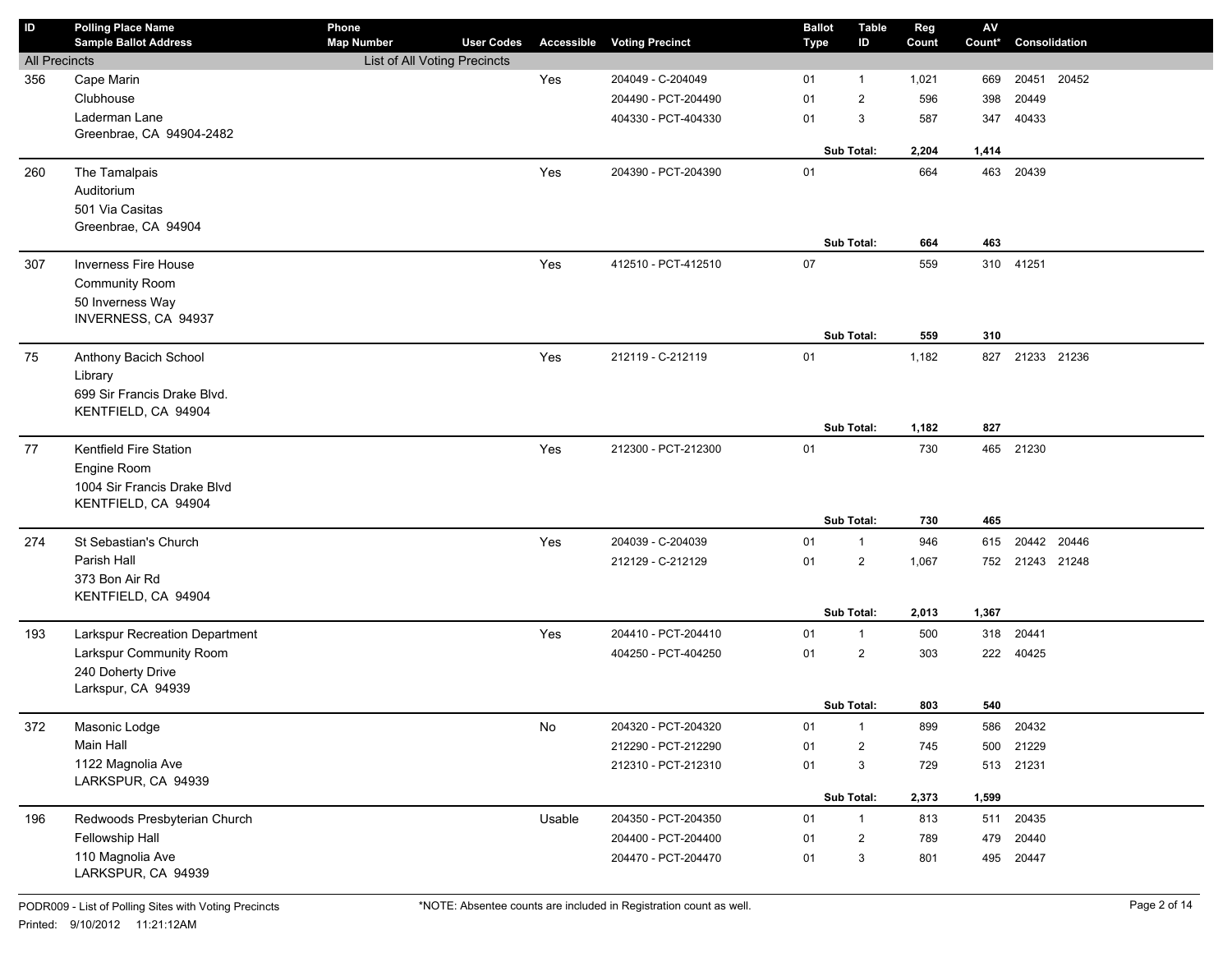| $\sf ID$             | <b>Polling Place Name</b><br><b>Sample Ballot Address</b> | Phone<br><b>Map Number</b>          | <b>User Codes</b> |        | <b>Accessible Voting Precinct</b> | <b>Ballot</b><br><b>Type</b> | <b>Table</b><br>ID | Reg<br>Count | AV<br>Count* | Consolidation   |  |
|----------------------|-----------------------------------------------------------|-------------------------------------|-------------------|--------|-----------------------------------|------------------------------|--------------------|--------------|--------------|-----------------|--|
| <b>All Precincts</b> |                                                           | <b>List of All Voting Precincts</b> |                   |        |                                   |                              |                    |              |              |                 |  |
|                      |                                                           |                                     |                   |        |                                   |                              | Sub Total:         | 2,403        | 1,485        |                 |  |
| 364                  | Marguerita C. Johnson Senior Center                       |                                     |                   | No     | 312159 - C-312159                 | 05                           | $\mathbf{1}$       | 768          | 440          | 31227 31228     |  |
|                      | Multi-purpose Room                                        |                                     |                   |        | 312169 - C-312169                 | 05                           | $\overline{2}$     | 1,230        | 691          | 31229 31235     |  |
|                      | 640 Drake Ave                                             |                                     |                   |        |                                   |                              |                    |              |              |                 |  |
|                      | Marin City, CA 94965                                      |                                     |                   |        |                                   |                              |                    |              |              |                 |  |
|                      |                                                           |                                     |                   |        |                                   |                              | Sub Total:         | 1,998        | 1,131        |                 |  |
| 112                  | Almonte Improvement Club                                  |                                     |                   | No     | 312129 - C-312129                 | 03                           | $\mathbf{1}$       | 1,123        | 676          | 31216 31225     |  |
|                      | Large Hall                                                |                                     |                   |        | 312180 - PCT-312180               | 03                           | $\overline{c}$     | 666          | 424          | 31218           |  |
|                      | Almonte & Wisteria Way                                    |                                     |                   |        |                                   |                              |                    |              |              |                 |  |
|                      | Mill Valley, CA 94941-4138                                |                                     |                   |        |                                   |                              | Sub Total:         | 1,789        | 1,100        |                 |  |
| 114                  | Episcopal Church Of Our Savior                            |                                     |                   | Yes    | 305030 - PCT-305030               | 03                           | $\mathbf{1}$       | 771          | 462          | 30503           |  |
|                      | Lovell Entrance - Fireside Room                           |                                     |                   |        | 305040 - PCT-305040               | 03                           | $\overline{c}$     | 748          | 465          | 30504           |  |
|                      | 10 Old Mill St                                            |                                     |                   |        |                                   |                              |                    |              |              |                 |  |
|                      | MILL VALLEY, CA 94941                                     |                                     |                   |        |                                   |                              |                    |              |              |                 |  |
|                      |                                                           |                                     |                   |        |                                   |                              | Sub Total:         | 1,519        | 927          |                 |  |
| 163                  | Homestead Valley Community Ctr                            |                                     |                   | Yes    | 412139 - C-412139                 | 03                           | $\mathbf{1}$       | 1,074        | 639          | 41226 41228     |  |
|                      | Upstairs Main Room                                        |                                     |                   |        | 412300 - PCT-412300               | 03                           | $\overline{c}$     | 616          |              | 407 41230       |  |
|                      | 315 Montford Ave                                          |                                     |                   |        |                                   |                              |                    |              |              |                 |  |
|                      | MILL VALLEY, CA 94941                                     |                                     |                   |        |                                   |                              |                    |              |              |                 |  |
|                      |                                                           |                                     |                   |        |                                   |                              | Sub Total:         | 1,690        | 1,046        |                 |  |
| 152                  | Marin Amateur Radio Club                                  |                                     |                   | Usable | 312109 - C-312109                 | 03                           |                    | 436          |              | 209 31212 31219 |  |
|                      | Main Meeting Room                                         |                                     |                   |        |                                   |                              |                    |              |              |                 |  |
|                      | 27 Shell Rd<br>MILL VALLEY, CA 94941                      |                                     |                   |        |                                   |                              |                    |              |              |                 |  |
|                      |                                                           |                                     |                   |        |                                   |                              | Sub Total:         | 436          | 209          |                 |  |
| 308                  | Mill Valley City Hall                                     |                                     |                   | Usable | 305050 - PCT-305050               | 03                           |                    | 721          | 420          | 30505           |  |
|                      | 2nd Floor Conference Room                                 |                                     |                   |        |                                   |                              |                    |              |              |                 |  |
|                      | 26 Corte Madera Ave                                       |                                     |                   |        |                                   |                              |                    |              |              |                 |  |
|                      | MILL VALLEY, CA 94941                                     |                                     |                   |        |                                   |                              |                    |              |              |                 |  |
|                      |                                                           |                                     |                   |        |                                   |                              | Sub Total:         | 721          | 420          |                 |  |
| 396                  | Mill Valley Community Ctr                                 |                                     |                   | Yes    | 305029 - C-305029                 | 03                           | $\mathbf{1}$       | 975          | 636          | 30510 30521     |  |
|                      | Forest Room                                               |                                     |                   |        | 305039 - C-305039                 | 03                           | $\overline{2}$     | 1,143        | 810          | 30511 30513     |  |
|                      | 180 Camino Alto                                           |                                     |                   |        |                                   |                              |                    |              |              |                 |  |
|                      | Mill Valley, CA 94941-4603                                |                                     |                   |        |                                   |                              | Sub Total:         | 2,118        | 1,446        |                 |  |
| 418                  | Muir Woods Park Community Association                     |                                     |                   | Usable | 412240 - PCT-412240               | 03                           |                    | 510          |              | 279 41224       |  |
|                      | Main Room                                                 |                                     |                   |        |                                   |                              |                    |              |              |                 |  |
|                      | 40 Ridge Ave                                              |                                     |                   |        |                                   |                              |                    |              |              |                 |  |
|                      | Mill Valley, CA 94941-1783                                |                                     |                   |        |                                   |                              |                    |              |              |                 |  |
|                      |                                                           |                                     |                   |        |                                   |                              | Sub Total:         | 510          | 279          |                 |  |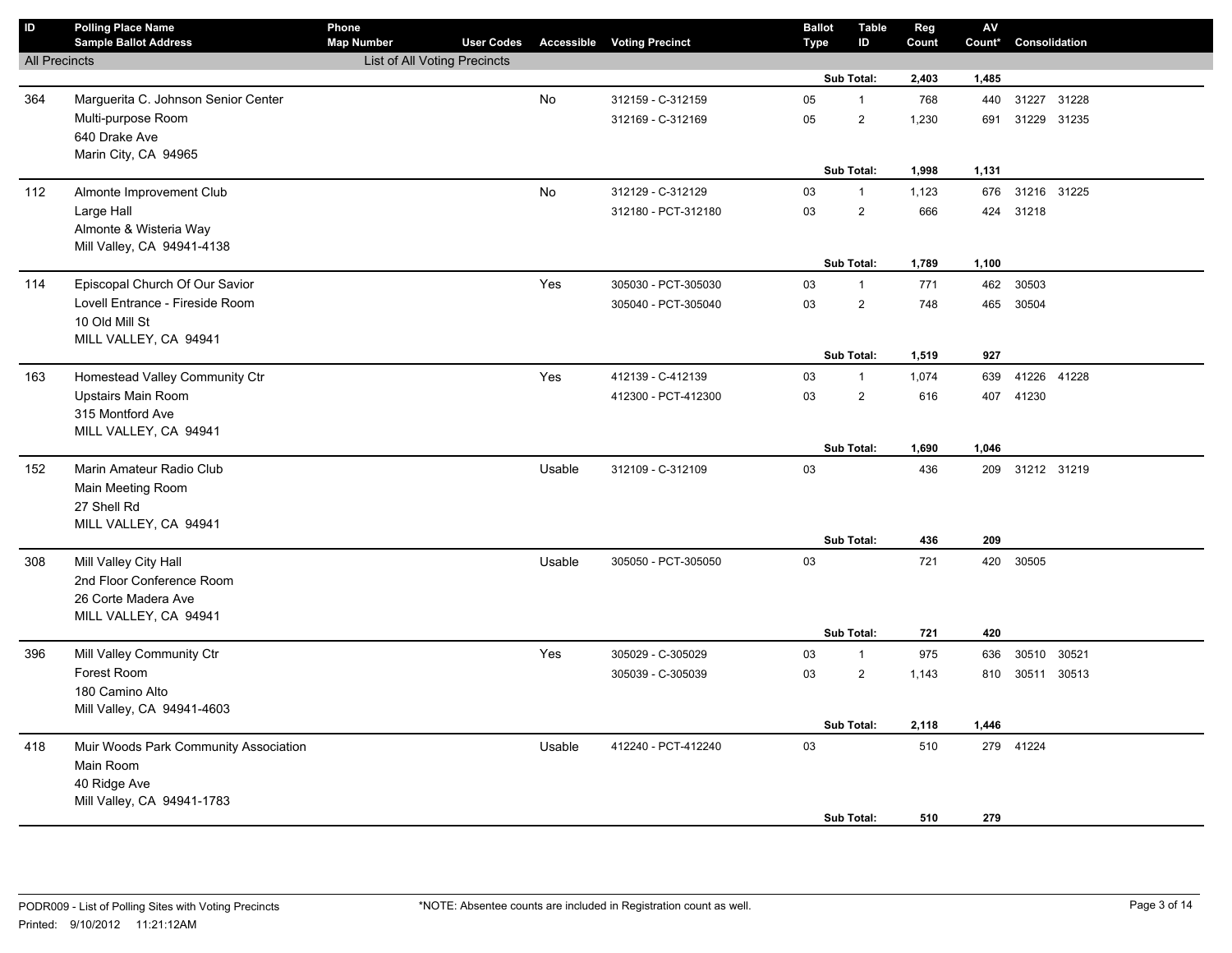| ID                   | <b>Polling Place Name</b>                                          | Phone                        |                   |            |                        | <b>Ballot</b> | <b>Table</b>   | Reg   | $\mathsf{A}\mathsf{V}$ |                       |
|----------------------|--------------------------------------------------------------------|------------------------------|-------------------|------------|------------------------|---------------|----------------|-------|------------------------|-----------------------|
|                      | <b>Sample Ballot Address</b>                                       | <b>Map Number</b>            | <b>User Codes</b> | Accessible | <b>Voting Precinct</b> | Type          | ID             | Count | Count*                 | Consolidation         |
| <b>All Precincts</b> |                                                                    | List of All Voting Precincts |                   |            |                        |               |                |       |                        |                       |
| 278                  | Our Lady Of Mt Carmel Church<br>O Brien Hall (use Church Park Lot) |                              |                   | No         | 305010 - PCT-305010    | 03            | $\mathbf{1}$   | 758   | 459                    | 30501                 |
|                      | 3 Oakdale Ave                                                      |                              |                   |            | 305020 - PCT-305020    | 03            | $\overline{2}$ | 618   | 365                    | 30502                 |
|                      | MILL VALLEY, CA 94941                                              |                              |                   |            |                        |               |                |       |                        |                       |
|                      |                                                                    |                              |                   |            |                        |               | Sub Total:     | 1,376 | 824                    |                       |
| 280                  | Park School                                                        |                              |                   | No         | 305019 - C-305019      | 03            | $\mathbf{1}$   | 1,283 | 795                    | 30506 B 30506 C 30509 |
|                      | Multi-purpose Room/gym                                             |                              |                   |            | 305070 - PCT-305070    | 03            | $\overline{2}$ | 701   | 457                    | 30507                 |
|                      | 360 E. Blithedale Ave                                              |                              |                   |            | 305080 - PCT-305080    | 03            | 3              | 732   | 448                    | 30508                 |
|                      | Mill Valley, CA 94941-2140                                         |                              |                   |            |                        |               |                |       |                        |                       |
|                      |                                                                    |                              |                   |            |                        |               | Sub Total:     | 2,716 | 1,700                  |                       |
| 311                  | So Marin Fire Protection Dist                                      |                              |                   | Yes        | 312189 - C-312189      | 03            | $\mathbf{1}$   | 575   | 381                    | 31240 31243           |
|                      | <b>Training Room</b>                                               |                              |                   |            | 312420 - PCT-312420    | 03            | $\overline{2}$ | 829   | 474                    | 31242                 |
|                      | 308 Reed Blvd                                                      |                              |                   |            |                        |               |                |       |                        |                       |
|                      | MILL VALLEY, CA 94941                                              |                              |                   |            |                        |               |                |       |                        |                       |
|                      |                                                                    |                              |                   |            |                        |               | Sub Total:     | 1,404 | 855                    |                       |
| 342                  | Tam Valley Community Ctr                                           |                              |                   | Yes        | 312119 - C-312119      | 03            | $\mathbf{1}$   | 1,145 | 734                    | 31214 31224           |
|                      | Main Auditorium Hall                                               |                              |                   |            | 312139 - C-312139      | 03            | $\overline{2}$ | 1,010 | 582                    | 31222 31226 D         |
|                      | 203 Marin Ave                                                      |                              |                   |            | 312149 - C-312149      | 03            | 3              | 1,049 | 656                    | 31217 31223           |
|                      | Mill Valley, CA 94941-4068                                         |                              |                   |            |                        |               |                |       |                        |                       |
|                      |                                                                    |                              |                   |            |                        |               | Sub Total:     | 3,204 | 1,972                  |                       |
| 121                  | The Redwoods                                                       |                              |                   | Yes        | 305049 - C-305049      | 03            |                | 1,012 | 675                    | 30515 30520           |
|                      | Auditorium                                                         |                              |                   |            |                        |               |                |       |                        |                       |
|                      | 40 Camino Alto                                                     |                              |                   |            |                        |               |                |       |                        |                       |
|                      | MILL VALLEY, CA 94941                                              |                              |                   |            |                        |               | Sub Total:     | 1,012 | 675                    |                       |
|                      |                                                                    |                              |                   |            |                        |               |                |       |                        |                       |
| 164                  | Muir Beach Community Center<br>Main Meeting Room                   |                              |                   | Yes        | 412129 - C-412129      | 03            |                | 269   |                        | 153 41220 A 41220 B   |
|                      | 19 Seacape Dr                                                      |                              |                   |            |                        |               |                |       |                        |                       |
|                      | Muir Beach, CA 94965                                               |                              |                   |            |                        |               |                |       |                        |                       |
|                      |                                                                    |                              |                   |            |                        |               | Sub Total:     | 269   | 153                    |                       |
| 417                  | Nicasio School                                                     |                              |                   | Yes        | 412089 - C-412089      | 01            |                | 438   | 238                    | 41204 B 41204 C       |
|                      | Multi-purpose Room                                                 |                              |                   |            |                        |               |                |       |                        |                       |
|                      | 5555 Nicasio Valley Rd                                             |                              |                   |            |                        |               |                |       |                        |                       |
|                      | Nicasio, CA 94946                                                  |                              |                   |            |                        |               |                |       |                        |                       |
|                      |                                                                    |                              |                   |            |                        |               | Sub Total:     | 438   | 238                    |                       |
| 211                  | All Saints Lutheran Church                                         |                              |                   | Yes        | 406049 - C-406049      | 06            |                | 1,152 |                        | 732 40613 40618       |
|                      | Fireside Room                                                      |                              |                   |            |                        |               |                |       |                        |                       |
|                      | 2 San Marin Dr                                                     |                              |                   |            |                        |               |                |       |                        |                       |
|                      | Novato, CA 94945-1118                                              |                              |                   |            |                        |               |                |       |                        |                       |
|                      |                                                                    |                              |                   |            |                        |               | Sub Total:     | 1,152 | 732                    |                       |
| 206                  | Atria Tamalpais Senior Living                                      |                              |                   | Yes        | 506070 - PCT-506070    | 06            |                | 584   |                        | 333 50607             |
|                      | <b>Activity Room</b>                                               |                              |                   |            |                        |               |                |       |                        |                       |
|                      | 853 Tamalpais Ave                                                  |                              |                   |            |                        |               |                |       |                        |                       |
|                      | NOVATO, CA 94947                                                   |                              |                   |            |                        |               |                |       |                        |                       |
|                      |                                                                    |                              |                   |            |                        |               |                |       |                        |                       |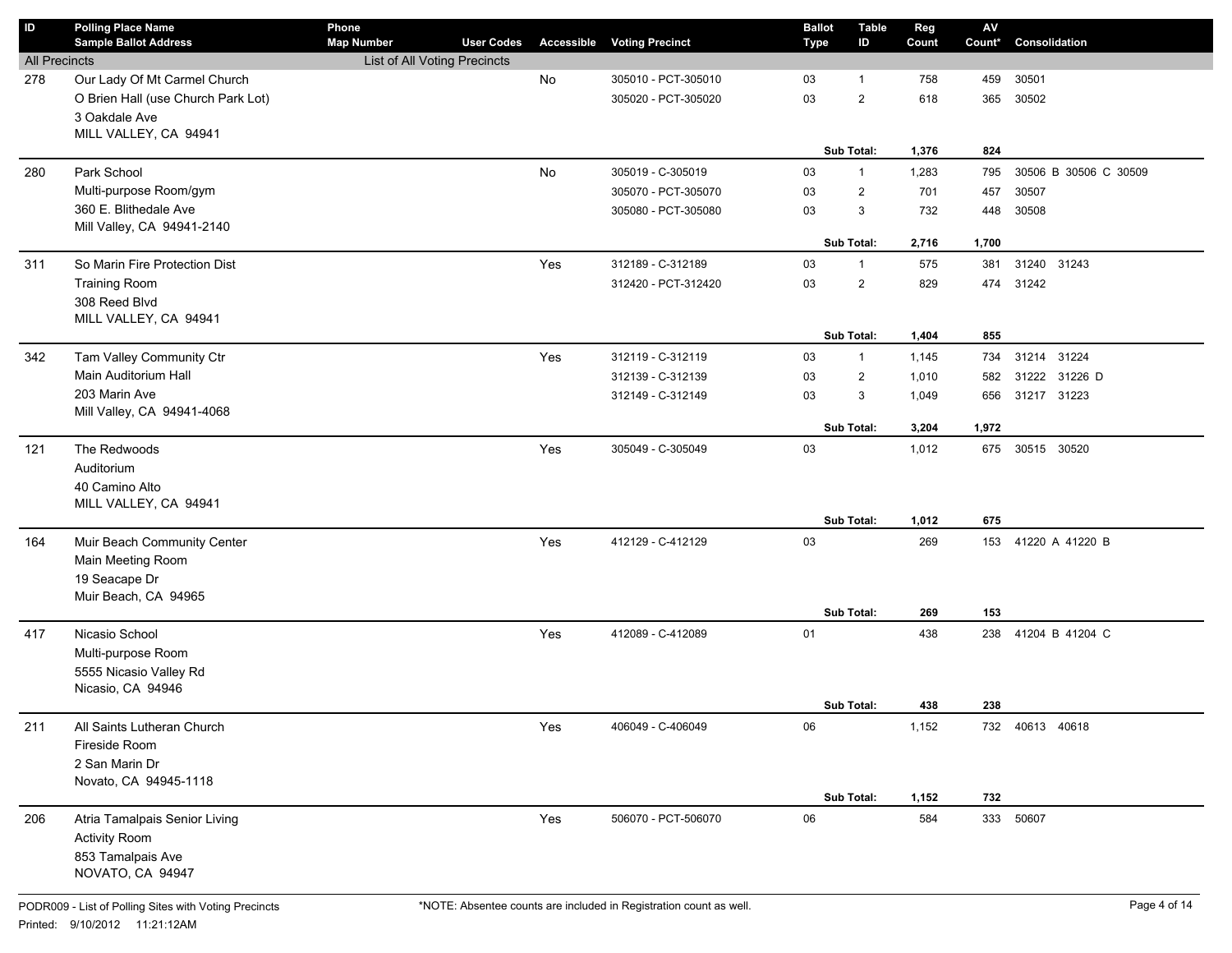| ID                   | <b>Polling Place Name</b><br><b>Sample Ballot Address</b>               | Phone<br><b>Map Number</b>   | <b>User Codes</b> |        | <b>Accessible Voting Precinct</b>          | <b>Ballot</b><br><b>Type</b> | <b>Table</b><br>ID             | Reg<br>Count | ${\sf AV}$<br>Count* | Consolidation   |  |
|----------------------|-------------------------------------------------------------------------|------------------------------|-------------------|--------|--------------------------------------------|------------------------------|--------------------------------|--------------|----------------------|-----------------|--|
| <b>All Precincts</b> |                                                                         | List of All Voting Precincts |                   |        |                                            |                              |                                |              |                      |                 |  |
|                      |                                                                         |                              |                   |        |                                            |                              | Sub Total:                     | 584          | 333                  |                 |  |
| 201                  | <b>Bahia Clubhouse</b>                                                  |                              |                   | Yes    | 506150 - PCT-506150                        | 06                           |                                | 693          | 422                  | 50615           |  |
|                      | 3008 Topaz Drive<br>Novato, CA 94945-1547                               |                              |                   |        |                                            |                              |                                |              |                      |                 |  |
|                      |                                                                         |                              |                   |        |                                            |                              | Sub Total:                     | 693          | 422                  |                 |  |
| 349                  | Bel Marin Community Center<br>Front Room<br>4 Montego Key               |                              |                   | Yes    | 512099 - C-512099                          | 06                           |                                | 1,073        |                      | 619 51222 51232 |  |
|                      | Novato, CA 94949-5301                                                   |                              |                   |        |                                            |                              | Sub Total:                     | 1,073        | 619                  |                 |  |
| 401                  | Hamilton Arts Center                                                    |                              |                   | Yes    | 506390 - PCT-506390                        | 06                           | $\mathbf{1}$                   | 614          | 382                  | 50639           |  |
|                      | War Room 2nd Floor<br>500 Palm Dr<br>Novato, CA 94949-5004              |                              |                   |        | 506410 - PCT-506410                        | 06                           | $\mathbf 2$                    | 819          | 541                  | 50641           |  |
|                      |                                                                         |                              |                   |        |                                            |                              | Sub Total:                     | 1,433        | 923                  |                 |  |
| 370                  | Hill Community Room<br>Behind Margaret Todd Sr Center<br>1560 Hill Road |                              |                   | Yes    | 506120 - PCT-506120<br>506160 - PCT-506160 | 06<br>06                     | $\mathbf{1}$<br>$\overline{2}$ | 753<br>756   | 409<br>468           | 50612<br>50616  |  |
|                      | Novato, CA 94947-4002                                                   |                              |                   |        |                                            |                              | Sub Total:                     | 1,509        | 877                  |                 |  |
| 218                  | Ignacio Hills Apartments                                                |                              |                   | Usable | 506059 - C-506059                          | 06                           | $\mathbf{1}$                   | 1,455        | 989                  | 50631 50633     |  |
|                      | Clubhouse<br>431 Ignacio Blvd                                           |                              |                   |        | 512340 - PCT-512340                        | 06                           | $\mathbf 2$                    | 782          | 534                  | 51234           |  |
|                      | Novato, CA 94949                                                        |                              |                   |        |                                            |                              | Sub Total:                     | 2,237        | 1,523                |                 |  |
| 229                  | Los Robles Mobile Home Park<br>Card Room<br>100 Roblar Dr               |                              |                   | Yes    | 506069 - C-506069                          | 06                           |                                | 886          | 529                  | 50635 50638     |  |
|                      | Novato, CA 94949-6133                                                   |                              |                   |        |                                            |                              | Sub Total:                     | 886          | 529                  |                 |  |
| 230                  | Marin Valley Mobile Country Club<br>Main Hall<br>100 Marin Valley Dr    |                              |                   | Yes    | 506400 - PCT-506400                        | 06                           |                                | 688          | 427                  | 50640           |  |
|                      | NOVATO, CA 94949                                                        |                              |                   |        |                                            |                              | Sub Total:                     | 688          | 427                  |                 |  |
| 228                  | Munoz Residence<br>Garage<br>575 Fairway Dr<br>Novato, CA 94949         |                              |                   | No     | 506049 - C-506049                          | 06                           |                                | 1,289        | 910                  | 50629 50630     |  |
|                      |                                                                         |                              |                   |        |                                            |                              | Sub Total:                     | 1,289        | 910                  |                 |  |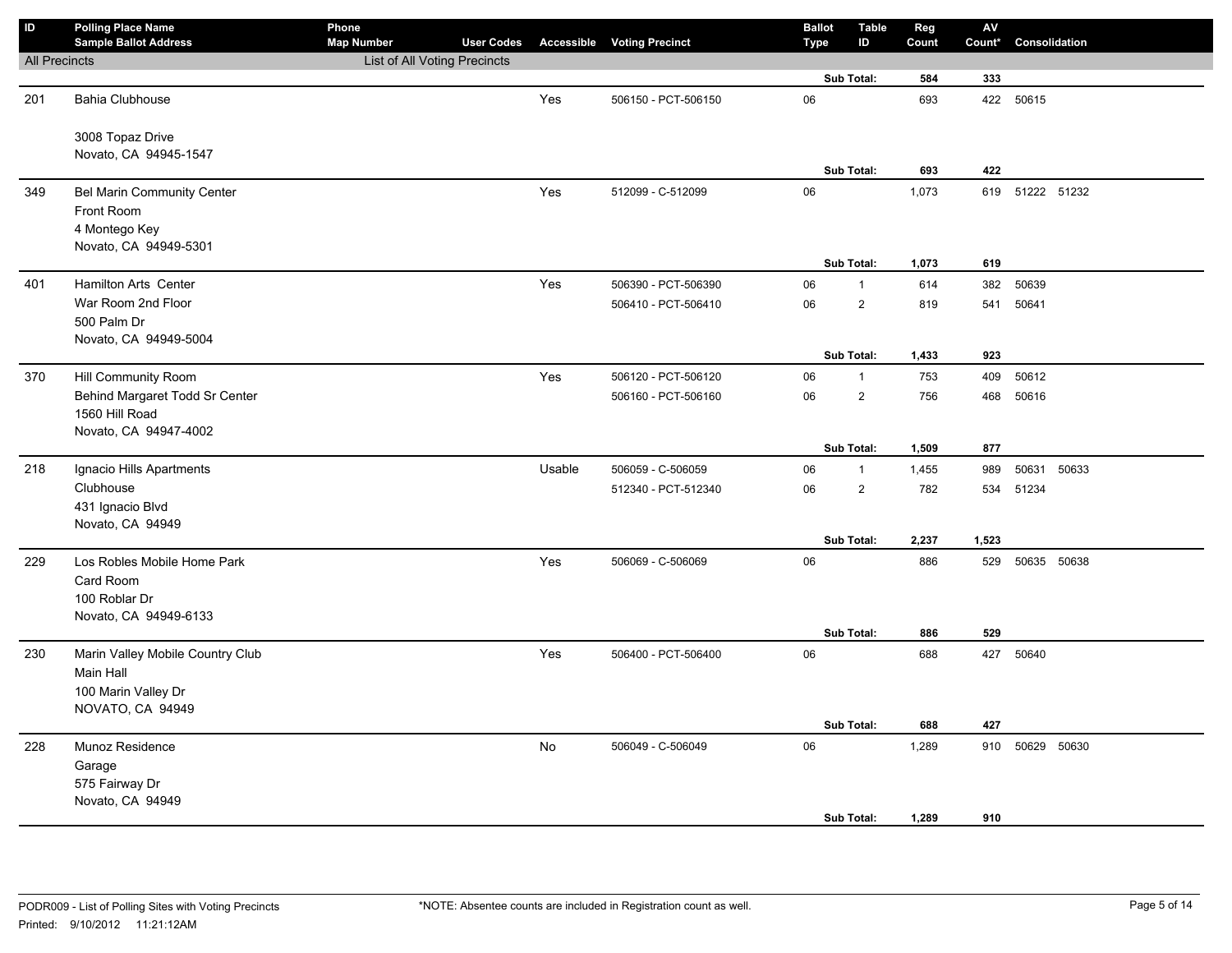| ID                   | <b>Polling Place Name</b>                                        | Phone                        |                   |            |                        | <b>Ballot</b> | Table        | Reg   | ${\sf AV}$ |                 |  |
|----------------------|------------------------------------------------------------------|------------------------------|-------------------|------------|------------------------|---------------|--------------|-------|------------|-----------------|--|
|                      | <b>Sample Ballot Address</b>                                     | <b>Map Number</b>            | <b>User Codes</b> | Accessible | <b>Voting Precinct</b> | <b>Type</b>   | ID           | Count | Count*     | Consolidation   |  |
| <b>All Precincts</b> |                                                                  | List of All Voting Precincts |                   |            |                        |               |              |       |            |                 |  |
| 237                  | No Marin Water District Ofc                                      |                              |                   | Yes        | 506019 - C-506019      | 06            |              | 1,284 | 803        | 50602 50608     |  |
|                      | Front Lobby                                                      |                              |                   |            |                        |               |              |       |            |                 |  |
|                      | End Of Rush Creek Place Off Redwood Bou<br>Novato, CA 94945-2426 |                              |                   |            |                        |               |              |       |            |                 |  |
|                      |                                                                  |                              |                   |            |                        |               | Sub Total:   | 1,284 | 803        |                 |  |
| 234                  | Novato Fire Station #61                                          |                              |                   | Yes        | 506110 - PCT-506110    | 06            | $\mathbf{1}$ | 747   | 447        | 50611           |  |
|                      | Second Floor Training Room                                       |                              |                   |            | 506170 - PCT-506170    | 06            | 2            | 701   | 422        | 50617           |  |
|                      | 7025 Redwood Blvd                                                |                              |                   |            |                        |               |              |       |            |                 |  |
|                      | Novato, CA 94949                                                 |                              |                   |            |                        |               |              |       |            |                 |  |
|                      |                                                                  |                              |                   |            |                        |               | Sub Total:   | 1,448 | 869        |                 |  |
| 350                  | Novato Fire Station #62                                          |                              |                   | Usable     | 512089 - C-512089      | 06            | $\mathbf{1}$ | 695   | 451        | 51209 51218     |  |
|                      | <b>Tower Training Room</b>                                       |                              |                   |            | 512210 - PCT-512210    | 06            | 2            | 638   | 392        | 51221           |  |
|                      | 450 Atherton Ave-corner Olive                                    |                              |                   |            |                        |               |              |       |            |                 |  |
|                      | Novato, CA 94945-3461                                            |                              |                   |            |                        |               |              |       |            |                 |  |
|                      |                                                                  |                              |                   |            |                        |               | Sub Total:   | 1,333 | 843        |                 |  |
| 232                  | Novato Fire Station #63                                          |                              |                   | Yes        | 506010 - PCT-506010    | 06            | $\mathbf{1}$ | 718   | 449        | 50601           |  |
|                      | Engine Room                                                      |                              |                   |            | 506030 - PCT-506030    | 06            | 2            | 760   | 469        | 50603           |  |
|                      | 65 San Ramon Way                                                 |                              |                   |            |                        |               |              |       |            |                 |  |
|                      | Novato, CA 94945-1638                                            |                              |                   |            |                        |               |              |       |            |                 |  |
|                      |                                                                  |                              |                   |            |                        |               | Sub Total:   | 1,478 | 918        |                 |  |
| 373                  | Novato Oaks Inn                                                  |                              |                   | No         | 506079 - C-506079      | 06            |              | 1,301 | 787        | 50636 50637     |  |
|                      | Lobby                                                            |                              |                   |            |                        |               |              |       |            |                 |  |
|                      | 215 Alameda Del Prado                                            |                              |                   |            |                        |               |              |       |            |                 |  |
|                      | Novato, CA 94949-6657                                            |                              |                   |            |                        |               | Sub Total:   | 1,301 | 787        |                 |  |
| 205                  | Novato School District Offices                                   |                              |                   | Yes        | 506060 - PCT-506060    | 06            | $\mathbf{1}$ | 769   | 451        | 50606           |  |
|                      | Conference Room 107                                              |                              |                   |            | 506100 - PCT-506100    | 06            | 2            | 722   | 408        | 50610           |  |
|                      | 1015 Seventh St                                                  |                              |                   |            |                        |               |              |       |            |                 |  |
|                      | Novato, CA 94945-2228                                            |                              |                   |            |                        |               |              |       |            |                 |  |
|                      |                                                                  |                              |                   |            |                        |               | Sub Total:   | 1,491 | 859        |                 |  |
| 203                  | Olive School                                                     |                              |                   | Usable     | 506130 - PCT-506130    | 06            | $\mathbf{1}$ | 757   | 478        | 50613           |  |
|                      | Multi-purpose Room                                               |                              |                   |            | 506190 - PCT-506190    | 06            | 2            | 779   | 530        | 50619           |  |
|                      | 629 Plum St-park Lot Off Olive                                   |                              |                   |            |                        |               |              |       |            |                 |  |
|                      | NOVATO, CA 94945                                                 |                              |                   |            |                        |               |              |       |            |                 |  |
|                      |                                                                  |                              |                   |            |                        |               | Sub Total:   | 1,536 | 1,008      |                 |  |
| 423                  | Open Door Christian Church                                       |                              |                   | Usable     | 406190 - PCT-406190    | 06            |              | 673   |            | 428 40619       |  |
|                      | Fellowship Hall                                                  |                              |                   |            |                        |               |              |       |            |                 |  |
|                      | 1915 Novato Blvd                                                 |                              |                   |            |                        |               |              |       |            |                 |  |
|                      | Novato, CA 94947                                                 |                              |                   |            |                        |               | Sub Total:   | 673   | 428        |                 |  |
|                      |                                                                  |                              |                   |            | 406039 - C-406039      | 06            |              |       |            | 748 40610 40612 |  |
| 175                  | Pleasant Valley School<br>Room E-2                               |                              |                   | Yes        |                        |               |              | 1,187 |            |                 |  |
|                      | 755 Sutro Ave                                                    |                              |                   |            |                        |               |              |       |            |                 |  |
|                      | Novato, CA 94947                                                 |                              |                   |            |                        |               |              |       |            |                 |  |
|                      |                                                                  |                              |                   |            |                        |               |              |       |            |                 |  |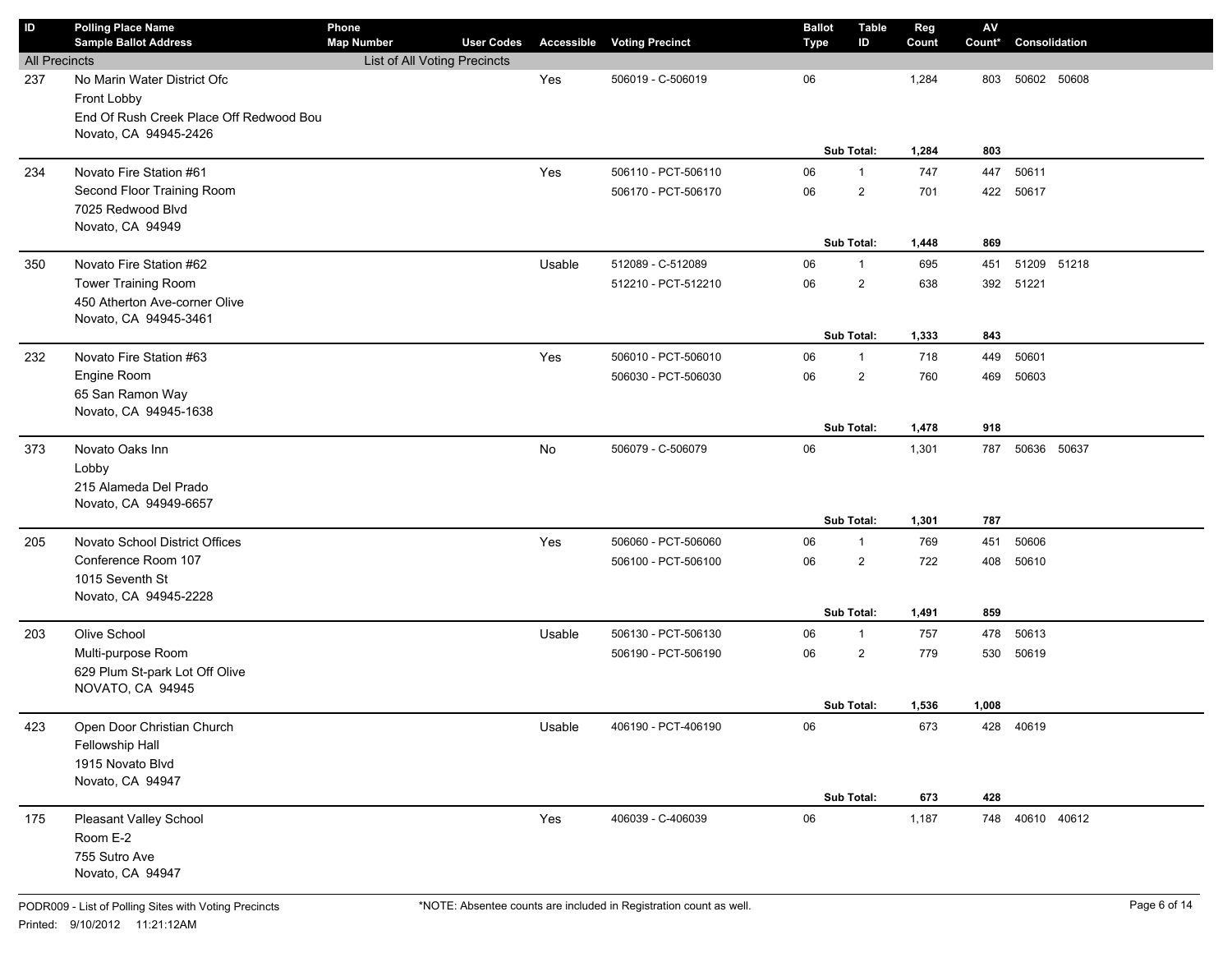| $\sf ID$             | <b>Polling Place Name</b><br><b>Sample Ballot Address</b> | Phone<br><b>Map Number</b>   | <b>User Codes</b> |        | <b>Accessible Voting Precinct</b> | <b>Ballot</b><br><b>Type</b> | <b>Table</b><br>ID | Reg<br>Count | ${\sf AV}$<br>Count* | Consolidation         |
|----------------------|-----------------------------------------------------------|------------------------------|-------------------|--------|-----------------------------------|------------------------------|--------------------|--------------|----------------------|-----------------------|
| <b>All Precincts</b> |                                                           | List of All Voting Precincts |                   |        |                                   |                              |                    |              |                      |                       |
|                      |                                                           |                              |                   |        |                                   |                              | Sub Total:         | 1,187        | 748                  |                       |
| 210                  | Presbyterian Church Of Novato                             |                              |                   | Yes    | 506140 - PCT-506140               | 06                           | $\mathbf{1}$       | 794          | 499                  | 50614                 |
|                      | <b>Trevitt Hall</b>                                       |                              |                   |        | 512230 - PCT-512230               | 06                           | $\overline{2}$     | 654          | 427                  | 51223                 |
|                      | 710 Wilson Ave                                            |                              |                   |        |                                   |                              |                    |              |                      |                       |
|                      | Novato, CA 94947                                          |                              |                   |        |                                   |                              |                    |              |                      |                       |
|                      |                                                           |                              |                   |        |                                   |                              | Sub Total:         | 1,448        | 926                  |                       |
| 212                  | Seventh Day Adventist Church                              |                              |                   | Yes    | 506040 - PCT-506040               | 06                           | $\mathbf{1}$       | 579          | 380                  | 50604                 |
|                      | Multi-purpose Room                                        |                              |                   |        | 506050 - PCT-506050               | 06                           | $\overline{2}$     | 760          | 456                  | 50605                 |
|                      | 495 San Marin Dr                                          |                              |                   |        |                                   |                              |                    |              |                      |                       |
|                      | Novato, CA 94945-1335                                     |                              |                   |        |                                   |                              |                    |              |                      |                       |
|                      |                                                           |                              |                   |        |                                   |                              | Sub Total:         | 1,339        | 836                  |                       |
| 176                  | Sinaloa School                                            |                              |                   | Yes    | 406170 - PCT-406170               | 06                           |                    | 785          | 509                  | 40617                 |
|                      | Library                                                   |                              |                   |        |                                   |                              |                    |              |                      |                       |
|                      | 2045 Vineyard Rd                                          |                              |                   |        |                                   |                              |                    |              |                      |                       |
|                      | Novato, CA 94947-3810                                     |                              |                   |        |                                   |                              | Sub Total:         | 785          | 509                  |                       |
| 374                  | United Methodist Church                                   |                              |                   | Yes    | 506029 - C-506029                 | 06                           | $\mathbf{1}$       | 1,523        | 905                  | 50620<br>50626        |
|                      | Social Hall                                               |                              |                   |        | 506039 - C-506039                 | 06                           | $\overline{2}$     | 1,502        | 967                  | 50624<br>50625        |
|                      | 1473 South Novato Blvd                                    |                              |                   |        | 506270 - PCT-506270               | 06                           | 3                  | 815          | 517                  | 50627                 |
|                      | NOVATO, CA 94947                                          |                              |                   |        | 506280 - PCT-506280               | 06                           | $\overline{4}$     | 812          | 531                  | 50628                 |
|                      |                                                           |                              |                   |        |                                   |                              | Sub Total:         | 4,652        | 2,920                |                       |
| 161                  | Wild Horse Valley Clubhouse                               |                              |                   | Yes    | 406140 - PCT-406140               | 06                           | $\mathbf{1}$       | 763          | 499                  | 40614                 |
|                      |                                                           |                              |                   |        | 412080 - PCT-412080               | 06                           | $\mathbf 2$        | 744          | 454                  | 41208                 |
|                      | 110 Wild Horse Valley Dr                                  |                              |                   |        |                                   |                              |                    |              |                      |                       |
|                      | NOVATO, CA 94947                                          |                              |                   |        |                                   |                              |                    |              |                      |                       |
|                      |                                                           |                              |                   |        |                                   |                              | Sub Total:         | 1,507        | 953                  |                       |
| 285                  | Pt. Reyes Fire Station                                    |                              |                   | Yes    | 412079 - C-412079                 | 07                           |                    | 1,161        | 668                  | 41203 41205 A 41205 C |
|                      | <b>Community Meeting Room</b>                             |                              |                   |        |                                   |                              |                    |              |                      | 41205 D 41205 E       |
|                      | 4th & B St                                                |                              |                   |        |                                   |                              |                    |              |                      |                       |
|                      | Point Reyes, CA 94956                                     |                              |                   |        |                                   |                              |                    |              |                      |                       |
|                      |                                                           |                              |                   |        |                                   |                              | Sub Total:         | 1,161        | 668                  |                       |
| 73                   | Ross School                                               |                              |                   | Yes    | 207059 - C-207059                 | 02                           | $\mathbf{1}$       | 1,028        | 645                  | 20718 20719           |
|                      | Green Room                                                |                              |                   |        | 207280 - PCT-207280               | 02                           | $\overline{2}$     | 583          | 398                  | 20728                 |
|                      | 9 Lagunitas Rd                                            |                              |                   |        |                                   |                              |                    |              |                      |                       |
|                      | Ross, CA 94957                                            |                              |                   |        |                                   |                              |                    |              |                      |                       |
|                      |                                                           |                              |                   |        |                                   |                              | Sub Total:         | 1,611        | 1,043                |                       |
| 83                   | American Legion Hall                                      |                              |                   | Usable | 208079 - C-208079                 | 01                           | $\mathbf{1}$       | 1,207        | 668                  | 20814<br>20820        |
|                      | (log Cabin)                                               |                              |                   |        | 208089 - C-208089                 | 01                           | $\overline{2}$     | 764          | 440                  | 20821<br>20822        |
|                      | 120 Veterans Place<br>San Anselmo, CA 94960               |                              |                   |        | 208230 - PCT-208230               | 01                           | 3                  | 746          | 461                  | 20823                 |
|                      |                                                           |                              |                   |        |                                   |                              | Sub Total:         | 2,717        | 1,569                |                       |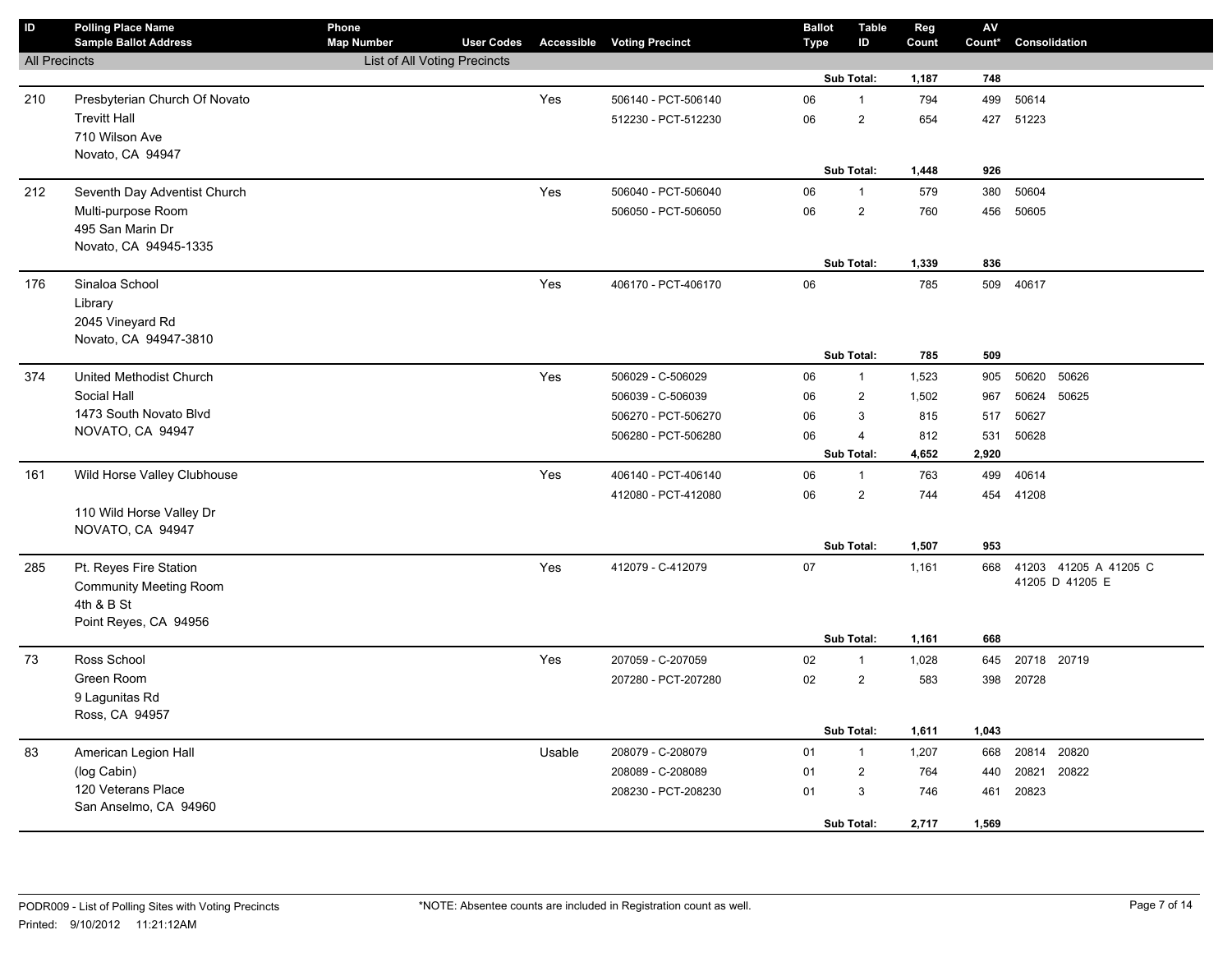| ID                   | <b>Polling Place Name</b><br><b>Sample Ballot Address</b> | Phone<br><b>Map Number</b>   | <b>User Codes</b> | Accessible | <b>Voting Precinct</b> | <b>Ballot</b><br><b>Type</b> | <b>Table</b><br>ID | Reg<br>Count | $\mathsf{A}\mathsf{V}$<br>Count* | Consolidation |  |
|----------------------|-----------------------------------------------------------|------------------------------|-------------------|------------|------------------------|------------------------------|--------------------|--------------|----------------------------------|---------------|--|
| <b>All Precincts</b> |                                                           | List of All Voting Precincts |                   |            |                        |                              |                    |              |                                  |               |  |
| 54                   | First Presbyterian Church Of San Anselmo                  |                              |                   | Usable     | 208160 - PCT-208160    | 01                           | $\mathbf{1}$       | 747          | 433                              | 20816         |  |
|                      | Fireside Room                                             |                              |                   |            | 208240 - PCT-208240    | 01                           | $\overline{2}$     | 573          | 342                              | 20824         |  |
|                      | 72 Kensington Rd                                          |                              |                   |            |                        |                              |                    |              |                                  |               |  |
|                      | San Anselmo, CA 94960                                     |                              |                   |            |                        |                              |                    |              |                                  |               |  |
|                      |                                                           |                              |                   |            |                        |                              | Sub Total:         | 1,320        | 775                              |               |  |
| 58                   | Ross Valley Fire Station #19                              |                              |                   | Usable     | 208250 - PCT-208250    | 01                           |                    | 734          | 444                              | 20825         |  |
|                      | Engine Room                                               |                              |                   |            |                        |                              |                    |              |                                  |               |  |
|                      | 777 San Anselmo Ave                                       |                              |                   |            |                        |                              |                    |              |                                  |               |  |
|                      | SAN ANSELMO, CA 94960                                     |                              |                   |            |                        |                              |                    |              |                                  |               |  |
|                      |                                                           |                              |                   |            |                        |                              | Sub Total:         | 734          | 444                              |               |  |
| 357                  | Ross Valley Fire Station #20                              |                              |                   | Yes        | 208069 - C-208069      | 01                           | $\mathbf{1}$       | 1,344        | 827                              | 20811 20817   |  |
|                      | Engine Room                                               |                              |                   |            | 208100 - PCT-208100    | 01                           | $\overline{2}$     | 805          | 523                              | 20810         |  |
|                      | Arroyo & Butterfield Rd                                   |                              |                   |            |                        |                              |                    |              |                                  |               |  |
|                      | San Anselmo, CA 94960-1262                                |                              |                   |            |                        |                              | Sub Total:         | 2,149        | 1,350                            |               |  |
| 247                  | Sleepy Hollow Homes Association                           |                              |                   | Usable     | 212020 - PCT-212020    | 01                           | $\mathbf{1}$       | 702          | 401                              | 21202         |  |
|                      | Main Room                                                 |                              |                   |            | 212099 - C-212099      | 01                           | $\overline{2}$     | 983          | 613                              | 21201 21255   |  |
|                      | 1317 Butterfield Rd                                       |                              |                   |            |                        |                              |                    |              |                                  |               |  |
|                      | San Anselmo, CA 94960-1055                                |                              |                   |            |                        |                              |                    |              |                                  |               |  |
|                      |                                                           |                              |                   |            |                        |                              | Sub Total:         | 1,685        | 1,014                            |               |  |
| 170                  | San Geronimo Valley Community Center                      |                              |                   | Yes        | 412060 - PCT-412060    | 01                           | $\mathbf{1}$       | 707          |                                  | 375 41206     |  |
|                      | West Room                                                 |                              |                   |            | 412110 - PCT-412110    | 01                           | $\overline{2}$     | 825          |                                  | 458 41211     |  |
|                      | 6350 Sir Francis Drake Blvd                               |                              |                   |            |                        |                              |                    |              |                                  |               |  |
|                      | San Geronimo, CA 94963                                    |                              |                   |            |                        |                              |                    |              |                                  |               |  |
|                      |                                                           |                              |                   |            |                        |                              | Sub Total:         | 1,532        | 833                              |               |  |
| 400                  | Aegis Of San Rafael                                       |                              |                   | No         | 109320 - PCT-109320    | 01                           |                    | 538          |                                  | 321 10932     |  |
|                      | Living Room                                               |                              |                   |            |                        |                              |                    |              |                                  |               |  |
|                      | 111 Merrydale Rd                                          |                              |                   |            |                        |                              |                    |              |                                  |               |  |
|                      | San Rafael, CA 94903-4070                                 |                              |                   |            |                        |                              | Sub Total:         | 538          | 321                              |               |  |
|                      |                                                           |                              |                   |            |                        |                              |                    |              |                                  |               |  |
| 424                  | Autodesk<br>C B C Demo Room                               |                              |                   | Yes        | 109029 - C-109029      | 01                           |                    | 1,178        | 767                              | 10919 10925   |  |
|                      | 111 Mc Innis Pkwy                                         |                              |                   |            |                        |                              |                    |              |                                  |               |  |
|                      | San Rafael, CA 94903                                      |                              |                   |            |                        |                              |                    |              |                                  |               |  |
|                      |                                                           |                              |                   |            |                        |                              | Sub Total:         | 1,178        | 767                              |               |  |
| 8                    | Christ Presbyterian Church                                |                              |                   | Yes        | 109030 - PCT-109030    | 01                           | $\mathbf{1}$       | 802          | 512                              | 10903         |  |
|                      | Sanctuary                                                 |                              |                   |            | 109050 - PCT-109050    | 01                           | 2                  | 748          | 486                              | 10905         |  |
|                      | 620 Del Ganado Rd                                         |                              |                   |            | 109060 - PCT-109060    | 01                           | 3                  | 744          | 464                              | 10906         |  |
|                      | SAN RAFAEL, CA 94903                                      |                              |                   |            | 109100 - PCT-109100    | 01                           | 4                  | 690          | 392                              | 10910         |  |
|                      |                                                           |                              |                   |            |                        |                              | Sub Total:         | 2,984        | 1,854                            |               |  |
| 255                  | Coleman School                                            |                              |                   | Yes        | 109400 - PCT-109400    | 01                           |                    | 786          |                                  | 529 10940     |  |
|                      | Library                                                   |                              |                   |            |                        |                              |                    |              |                                  |               |  |
|                      | 800 Belle Avenue                                          |                              |                   |            |                        |                              |                    |              |                                  |               |  |
|                      | San Rafael, CA 94901                                      |                              |                   |            |                        |                              |                    |              |                                  |               |  |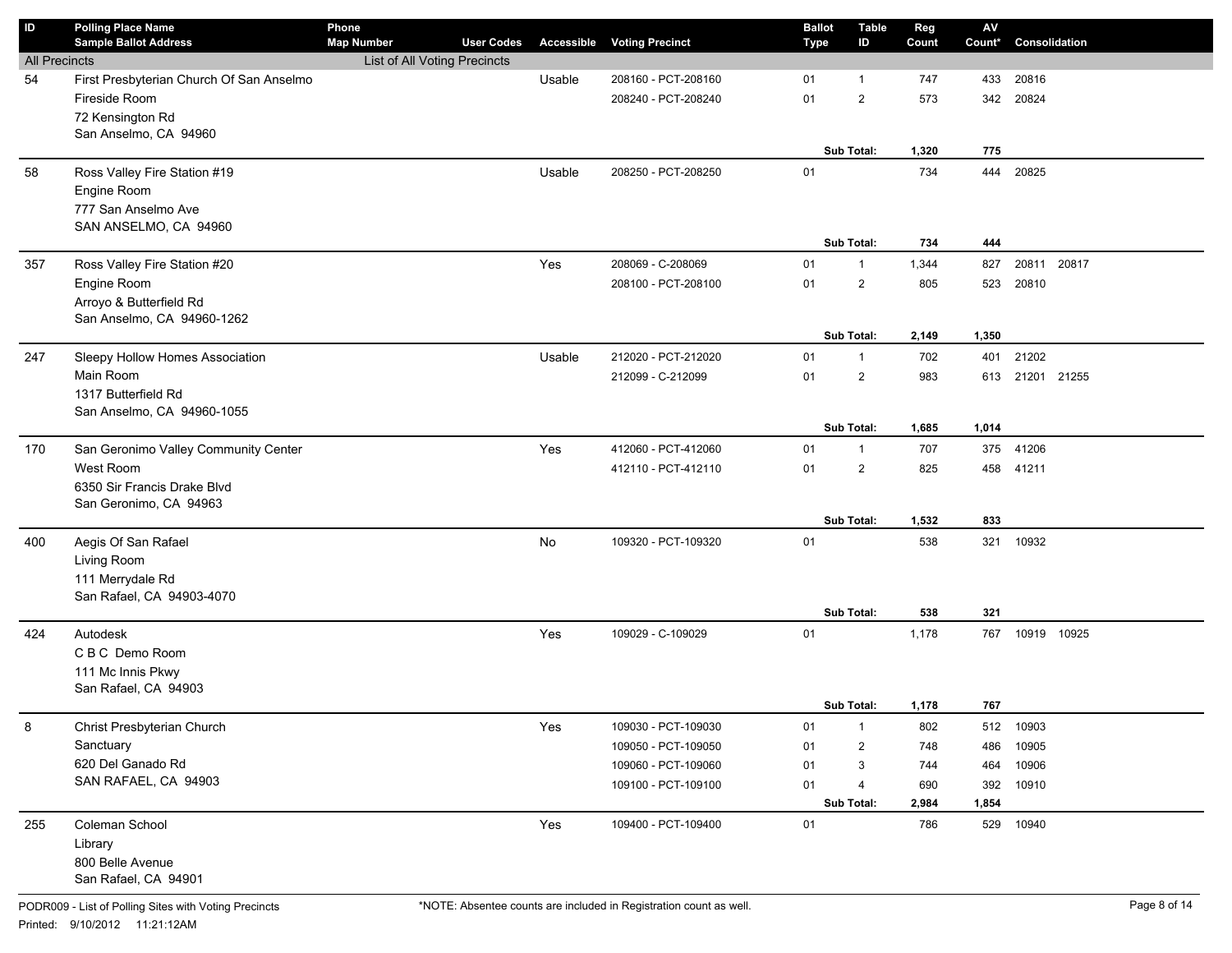| $\mathsf{ID}$        | <b>Polling Place Name</b><br><b>Sample Ballot Address</b> | Phone<br><b>Map Number</b>   | <b>User Codes</b> |        | <b>Accessible Voting Precinct</b> | <b>Ballot</b><br><b>Type</b> | <b>Table</b><br>ID | Reg<br>Count | ${\sf AV}$<br>Count* | Consolidation |       |
|----------------------|-----------------------------------------------------------|------------------------------|-------------------|--------|-----------------------------------|------------------------------|--------------------|--------------|----------------------|---------------|-------|
| <b>All Precincts</b> |                                                           | List of All Voting Precincts |                   |        |                                   |                              |                    |              |                      |               |       |
|                      |                                                           |                              |                   |        |                                   |                              | Sub Total:         | 786          | 529                  |               |       |
| 354                  | Contempo Marin                                            |                              |                   | Yes    | 109170 - PCT-109170               | 01                           | $\mathbf{1}$       | 647          | 390                  | 10917         |       |
|                      | Main Room                                                 |                              |                   |        | 109240 - PCT-109240               | 01                           | $\overline{2}$     | 731          | 513                  | 10924         |       |
|                      | 400 Yosemite Rd                                           |                              |                   |        |                                   |                              |                    |              |                      |               |       |
|                      | San Rafael, CA 94903-2232                                 |                              |                   |        |                                   |                              |                    |              |                      |               |       |
|                      |                                                           |                              |                   |        |                                   |                              | Sub Total:         | 1,378        | 903                  |               |       |
| 39                   | Dixie School                                              |                              |                   | Usable | 112040 - PCT-112040               | 01                           | $\mathbf{1}$       | 612          | 405                  | 11204         |       |
|                      | Multi-purpose Room                                        |                              |                   |        | 112069 - C-112069                 | 01                           | $\overline{2}$     | 928          | 651                  | 11201 11202   |       |
|                      | 1175 Idylberry Rd                                         |                              |                   |        |                                   |                              |                    |              |                      |               |       |
|                      | SAN RAFAEL, CA 94903                                      |                              |                   |        |                                   |                              |                    |              |                      |               |       |
|                      |                                                           |                              |                   |        |                                   |                              | Sub Total:         | 1,540        | 1,056                |               |       |
| $\overline{4}$       | First Presbyterian Church of San Rafael                   |                              |                   | Yes    | 109290 - PCT-109290               | 01                           | $\mathbf{1}$       | 748          | 505                  | 10929         |       |
|                      | Chapel Lounge                                             |                              |                   |        | 109370 - PCT-109370               | 01                           | $\overline{2}$     | 761          | 429                  | 10937         |       |
|                      | 1510 5th Ave                                              |                              |                   |        |                                   |                              |                    |              |                      |               |       |
|                      | San Rafael, CA 94901                                      |                              |                   |        |                                   |                              |                    | 1,509        | 934                  |               |       |
|                      |                                                           |                              |                   |        |                                   |                              | Sub Total:         |              |                      |               |       |
| 19                   | Golden Hinde                                              |                              |                   | Yes    | 109019 - C-109019                 | 01                           | $\mathbf{1}$       | 1,168        | 784                  | 10914         | 10923 |
|                      | <b>Recreation Room</b>                                    |                              |                   |        | 112220 - PCT-112220               | 01                           | $\overline{2}$     | 291          |                      | 213 11222     |       |
|                      | 5 Golden Hinde Blv<br>SAN RAFAEL, CA 94903                |                              |                   |        |                                   |                              |                    |              |                      |               |       |
|                      |                                                           |                              |                   |        |                                   |                              | Sub Total:         | 1,459        | 997                  |               |       |
| 319                  | Korean Presbyterian Church                                |                              |                   | Yes    | 112330 - PCT-112330               | 01                           |                    | 666          |                      | 369 11233     |       |
|                      | Classroom                                                 |                              |                   |        |                                   |                              |                    |              |                      |               |       |
|                      | 635 Adrian Way                                            |                              |                   |        |                                   |                              |                    |              |                      |               |       |
|                      | San Rafael, CA 94903                                      |                              |                   |        |                                   |                              |                    |              |                      |               |       |
|                      |                                                           |                              |                   |        |                                   |                              | Sub Total:         | 666          | 369                  |               |       |
| 343                  | Lincoln Hill Community Church                             |                              |                   | No     | 109310 - PCT-109310               | 01                           | $\mathbf{1}$       | 713          | 446                  | 10931         |       |
|                      | Fellowship Room-upper Lot                                 |                              |                   |        | 109390 - PCT-109390               | 01                           | $\overline{2}$     | 732          | 370                  | 10939         |       |
|                      | 1411 Lincoln Ave                                          |                              |                   |        |                                   |                              |                    |              |                      |               |       |
|                      | San Rafael, CA 94901                                      |                              |                   |        |                                   |                              |                    |              |                      |               |       |
|                      |                                                           |                              |                   |        |                                   |                              | Sub Total:         | 1,445        | 816                  |               |       |
| 20                   | Marin County Office Of Education                          |                              |                   | Yes    | 109090 - PCT-109090               | 01                           | $\mathbf{1}$       | 545          | 378                  | 10909         |       |
|                      | <b>Community Room</b>                                     |                              |                   |        | 109150 - PCT-109150               | 01                           | $\overline{2}$     | 799          | 532                  | 10915         |       |
|                      | 1111 Las Gallinas Ave                                     |                              |                   |        |                                   |                              |                    |              |                      |               |       |
|                      | San Rafael, CA 94903                                      |                              |                   |        |                                   |                              |                    |              |                      |               |       |
|                      |                                                           |                              |                   |        |                                   |                              | Sub Total:         | 1,344        | 910                  |               |       |
| 41                   | Marinwood Community Center                                |                              |                   | Yes    | 112079 - C-112079                 | 01                           | $\mathbf{1}$       | 1,190        | 698                  | 11207 11211   |       |
|                      | Reception Hall                                            |                              |                   |        | 112160 - PCT-112160               | 01                           | $\mathbf 2$        | 775          | 495                  | 11216         |       |
|                      | 775 Miller Creek Rd                                       |                              |                   |        | 112180 - PCT-112180               | 01                           | 3                  | 702          |                      | 440 11218     |       |
|                      | San Rafael, CA 94903                                      |                              |                   |        |                                   |                              |                    |              |                      |               |       |
|                      |                                                           |                              |                   |        |                                   |                              | Sub Total:         | 2,667        | 1,633                |               |       |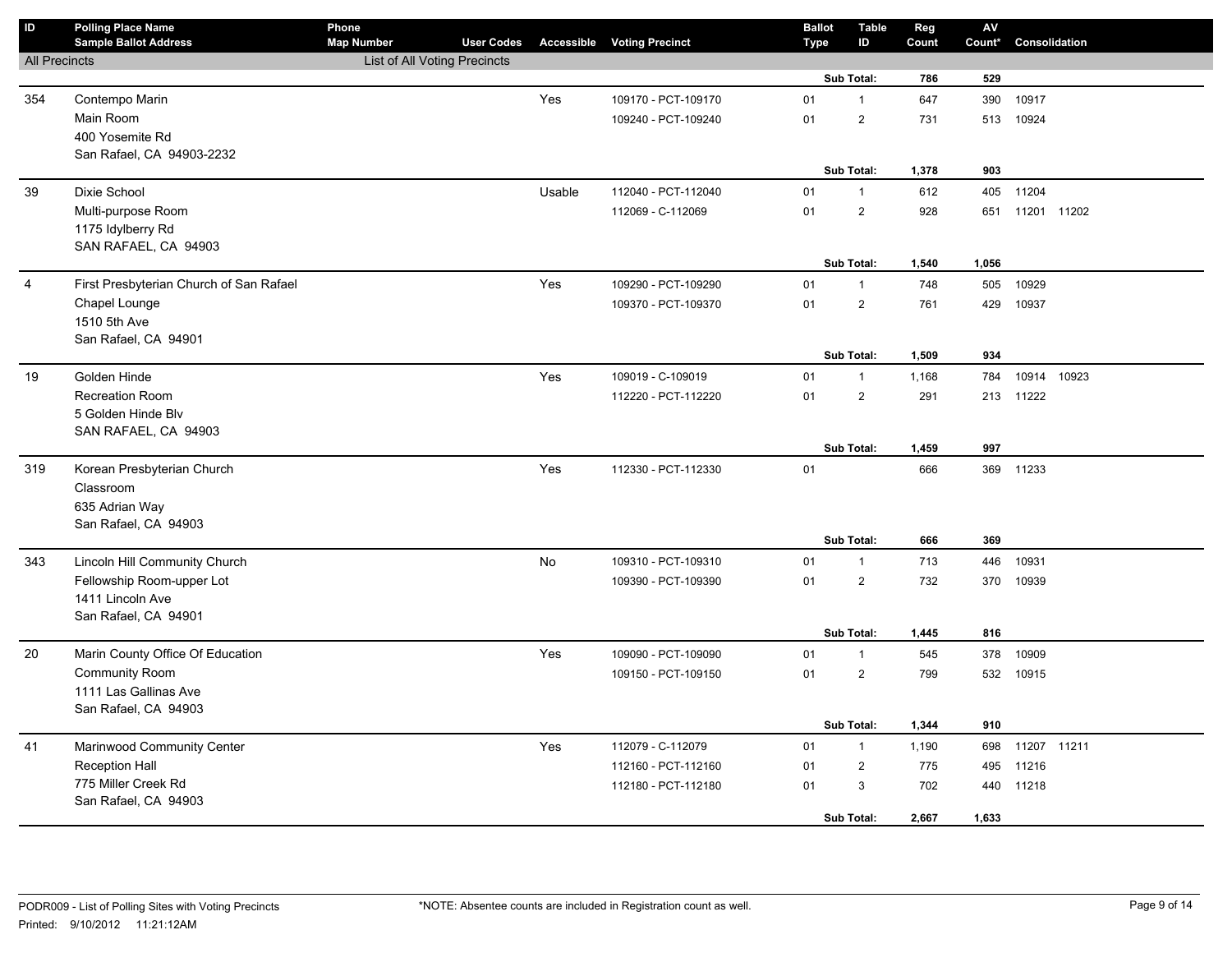| ID                   | <b>Polling Place Name</b><br><b>Sample Ballot Address</b> | Phone<br><b>Map Number</b>   | <b>User Codes</b> | Accessible | <b>Voting Precinct</b> | <b>Ballot</b><br>Type | <b>Table</b><br>ID    | Reg<br>Count | AV<br>Count* | Consolidation   |  |
|----------------------|-----------------------------------------------------------|------------------------------|-------------------|------------|------------------------|-----------------------|-----------------------|--------------|--------------|-----------------|--|
| <b>All Precincts</b> |                                                           | List of All Voting Precincts |                   |            |                        |                       |                       |              |              |                 |  |
| 383                  | Methodist Church Of San Rafael                            |                              |                   | Yes        | 208260 - PCT-208260    | 01                    | $\mathbf{1}$          | 763          | 492          | 20826           |  |
|                      | Fireside Room                                             |                              |                   |            | 208270 - PCT-208270    | 01                    | $\overline{2}$        | 554          | 348          | 20827           |  |
|                      | 199 Greenfield Avenue                                     |                              |                   |            |                        |                       |                       |              |              |                 |  |
|                      | San Rafael, CA 94901                                      |                              |                   |            |                        |                       |                       |              |              |                 |  |
|                      |                                                           |                              |                   |            |                        |                       | <b>Sub Total:</b>     | 1,317        | 840          |                 |  |
| 16                   | Nazareth House                                            |                              |                   | Yes        | 109080 - PCT-109080    | 01                    |                       | 1,007        | 703          | 10908           |  |
|                      | Front Lobby                                               |                              |                   |            |                        |                       |                       |              |              |                 |  |
|                      | 245 Nova Albion Way                                       |                              |                   |            |                        |                       |                       |              |              |                 |  |
|                      | SAN RAFAEL, CA 94903                                      |                              |                   |            |                        |                       | <b>Sub Total:</b>     | 1,007        | 703          |                 |  |
| 181                  | <b>Pickleweed Community Center</b>                        |                              |                   | Yes        | 409059 - C-409059      | 01                    | $\mathbf{1}$          | 1,099        | 595          | 40946 40949     |  |
|                      | Classroom 4 & 5                                           |                              |                   |            | 409500 - PCT-409500    | 01                    | $\overline{2}$        | 580          | 425          | 40950           |  |
|                      | 50 Canal St                                               |                              |                   |            |                        |                       |                       |              |              |                 |  |
|                      | SAN RAFAEL, CA 94901                                      |                              |                   |            |                        |                       |                       |              |              |                 |  |
|                      |                                                           |                              |                   |            |                        |                       | Sub Total:            | 1,679        | 1,020        |                 |  |
| 3                    | Rotary Manor                                              |                              |                   | Yes        | 109039 - C-109039      | 01                    | $\mathbf{1}$          | 1,247        | 743          | 10920<br>10938  |  |
|                      | <b>Recreation Room</b>                                    |                              |                   |            | 109210 - PCT-109210    | 01                    | $\mathbf{2}^{\prime}$ | 809          | 499          | 10921           |  |
|                      | 1821 Fifth Ave                                            |                              |                   |            | 109300 - PCT-109300    | 01                    | 3                     | 739          | 429          | 10930           |  |
|                      | San Rafael, CA 94901                                      |                              |                   |            |                        |                       |                       |              |              |                 |  |
|                      |                                                           |                              |                   |            |                        |                       | Sub Total:            | 2,795        | 1,671        |                 |  |
| 359                  | San Rafael Community Center                               |                              |                   | Yes        | 209340 - PCT-209340    | 01                    | $\mathbf{1}$          | 775          | 502          | 20934           |  |
|                      | Lounge                                                    |                              |                   |            | 209380 - PCT-209380    | 01                    | $\mathbf{2}^{\prime}$ | 723          | 403          | 20938           |  |
|                      | 618 B St                                                  |                              |                   |            |                        |                       |                       |              |              |                 |  |
|                      | SAN RAFAEL, CA 94901                                      |                              |                   |            |                        |                       |                       |              | 905          |                 |  |
|                      |                                                           |                              |                   |            |                        |                       | Sub Total:            | 1,498        |              |                 |  |
| 425                  | San Rafael Corporate Center<br>Tam Room                   |                              |                   | No         | 209370 - PCT-209370    | 01                    | $\mathbf{1}$          | 777          | 455          | 20937           |  |
|                      | 750 Lindaro St                                            |                              |                   |            | 209440 - PCT-209440    | 01                    | $\overline{2}$        | 716          | 410          | 20944           |  |
|                      | San Rafael, CA 94901-6020                                 |                              |                   |            | 209450 - PCT-209450    | 01                    | 3                     | 751          | 475          | 20945           |  |
|                      |                                                           |                              |                   |            |                        |                       | Sub Total:            | 2,244        | 1,340        |                 |  |
| 33                   | San Rafael Fire Sta #2                                    |                              |                   | Usable     | 109059 - C-109059      | 01                    | $\mathbf{1}$          | 649          | 421          | 10945<br>10948  |  |
|                      | Apparatus Floor                                           |                              |                   |            | 109470 - PCT-109470    | 01                    | $\overline{2}$        | 774          | 453          | 10947           |  |
|                      | 210 3rd St                                                |                              |                   |            |                        |                       |                       |              |              |                 |  |
|                      | San Rafael, CA 94901                                      |                              |                   |            |                        |                       |                       |              |              |                 |  |
|                      |                                                           |                              |                   |            |                        |                       | <b>Sub Total:</b>     | 1,423        | 874          |                 |  |
| 381                  | San Rafael Fire Station #5                                |                              |                   | Usable     | 109049 - C-109049      | 01                    | $\mathbf{1}$          | 1,420        | 970          | 10941<br>10942  |  |
|                      | Apparatus Floor                                           |                              |                   |            | 109360 - PCT-109360    | 01                    | $\overline{2}$        | 849          |              | 573 10936       |  |
|                      | 955 Point San Pedro Rd                                    |                              |                   |            |                        |                       |                       |              |              |                 |  |
|                      | San Rafael, CA 94901                                      |                              |                   |            |                        |                       |                       |              |              |                 |  |
|                      |                                                           |                              |                   |            |                        |                       | Sub Total:            | 2,269        | 1,543        |                 |  |
| 28                   | St Luke Presbyterian Church                               |                              |                   | No         | 109350 - PCT-109350    | 01                    | $\mathbf{1}$          | 736          |              | 531 10935       |  |
|                      | <b>Bayview Room</b>                                       |                              |                   |            | 109430 - PCT-109430    | 01                    | $\overline{2}$        | 627          |              | 425 10943       |  |
|                      | 10 Bayview Dr<br>SAN RAFAEL, CA 94901                     |                              |                   |            | 112099 - C-112099      | 01                    | 3                     | 771          |              | 502 11244 11249 |  |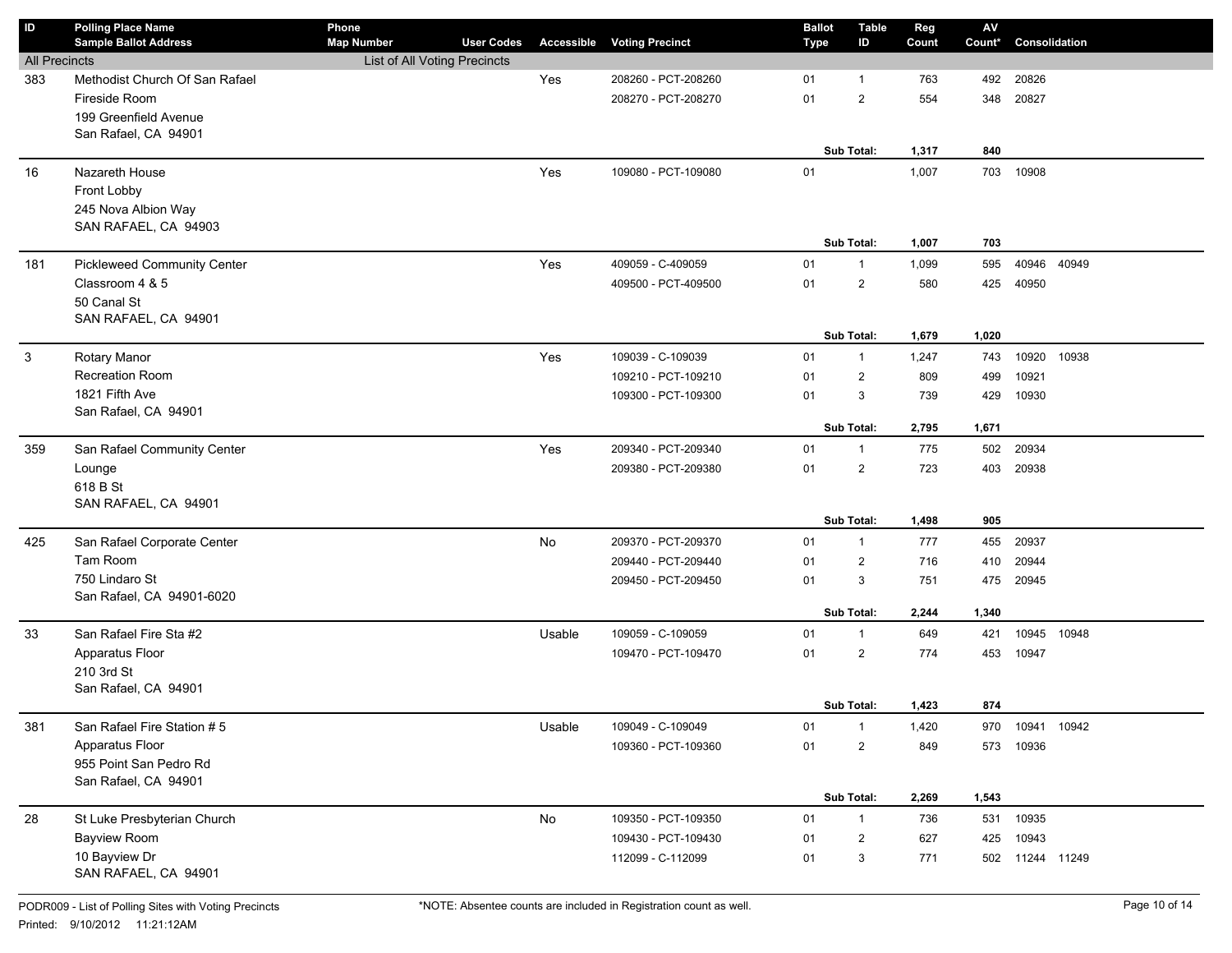| $\mathsf{ID}$        | <b>Polling Place Name</b><br><b>Sample Ballot Address</b>  | Phone<br><b>Map Number</b>   | <b>User Codes</b> |           | <b>Accessible Voting Precinct</b> | <b>Ballot</b><br>Type | <b>Table</b><br>ID      | Reg<br>Count | ${\sf AV}$<br>Count* | Consolidation               |
|----------------------|------------------------------------------------------------|------------------------------|-------------------|-----------|-----------------------------------|-----------------------|-------------------------|--------------|----------------------|-----------------------------|
| <b>All Precincts</b> |                                                            | List of All Voting Precincts |                   |           |                                   |                       |                         |              |                      |                             |
|                      |                                                            |                              |                   |           |                                   |                       | Sub Total:              | 2,134        | 1,458                |                             |
| 26                   | <b>Trinity Community Church</b><br>Lobby<br>1675 Grand Ave |                              |                   | Yes       | 109340 - PCT-109340               | 01                    |                         | 762          |                      | 493 10934                   |
|                      | SAN RAFAEL, CA 94901                                       |                              |                   |           |                                   |                       | Sub Total:              | 762          | 493                  |                             |
| 35                   | Venetia Oaks                                               |                              |                   | Usable    | 112089 - C-112089                 | 01                    | $\mathbf{1}$            | 1,101        | 688                  | 11227 11250                 |
|                      | <b>Community Recreation Room</b>                           |                              |                   |           | 112280 - PCT-112280               | 01                    |                         | 663          | 394                  | 11228                       |
|                      | 263 N San Pedro Rd                                         |                              |                   |           |                                   |                       | $\overline{\mathbf{c}}$ |              |                      |                             |
|                      | San Rafael, CA 94903                                       |                              |                   |           |                                   |                       |                         |              |                      |                             |
|                      |                                                            |                              |                   |           |                                   |                       | Sub Total:              | 1,764        | 1,082                |                             |
| 9                    | Villa Marin                                                |                              |                   | Usable    | 109130 - PCT-109130               | 01                    |                         | 602          |                      | 427 10913                   |
|                      | Card Room                                                  |                              |                   |           |                                   |                       |                         |              |                      |                             |
|                      | 100 Thorndale Dr                                           |                              |                   |           |                                   |                       |                         |              |                      |                             |
|                      | SAN RAFAEL, CA 94903                                       |                              |                   |           |                                   |                       |                         |              |                      |                             |
|                      |                                                            |                              |                   |           |                                   |                       | Sub Total:              | 602          | 427                  |                             |
| 387                  | Sausalito City Hall                                        |                              |                   | Usable    | 310059 - C-310059                 | 04                    | $\mathbf{1}$            | 1,001        | 618                  | 31030 31033                 |
|                      | <b>Council Chambers</b>                                    |                              |                   |           | 310069 - C-310069                 | 04                    | $\overline{2}$          | 1,171        | 718                  | 31034 31038                 |
|                      | 420 Litho Street                                           |                              |                   |           | 310310 - PCT-310310               | 04                    | 3                       | 715          | 488                  | 31031                       |
|                      | SAUSALITO, CA 94965                                        |                              |                   |           |                                   |                       | Sub Total:              | 2,887        | 1,824                |                             |
| 100                  | Sausalito Women's Club                                     |                              |                   | <b>No</b> | 310320 - PCT-310320               | 04                    | $\mathbf{1}$            | 737          | 515                  | 31032                       |
|                      | Main Hall                                                  |                              |                   |           | 310360 - PCT-310360               | 04                    | $\overline{c}$          | 746          | 485                  | 31036                       |
|                      | 120 Central Ave                                            |                              |                   |           |                                   |                       |                         |              |                      |                             |
|                      | Sausalito, CA 94965                                        |                              |                   |           |                                   |                       |                         |              |                      |                             |
|                      |                                                            |                              |                   |           |                                   |                       | Sub Total:              | 1,483        | 1,000                |                             |
| 101                  | Star Of Sea Catholic Church                                |                              |                   | Usable    | 310410 - PCT-310410               | 04                    |                         | 648          |                      | 409 31041                   |
|                      | Parish Hall                                                |                              |                   |           |                                   |                       |                         |              |                      |                             |
|                      | 180 Harrison Ave                                           |                              |                   |           |                                   |                       |                         |              |                      |                             |
|                      | Sausalito, CA 94965                                        |                              |                   |           |                                   |                       |                         |              |                      |                             |
|                      |                                                            |                              |                   |           |                                   |                       | Sub Total:              | 648          | 409                  |                             |
| 168                  | Stinson Beach Community Center                             |                              |                   | Yes       | 412109 - C-412109                 | 09                    |                         | 470          |                      | 290 41209 A 41209 C 41254 B |
|                      | Board Room                                                 |                              |                   |           |                                   |                       |                         |              |                      | 41254 C                     |
|                      | 30 Belvedere                                               |                              |                   |           |                                   |                       |                         |              |                      |                             |
|                      | STINSON BEACH, CA 94970                                    |                              |                   |           |                                   |                       | Sub Total:              | 470          | 290                  |                             |
| 129                  | <b>Bel Aire School</b>                                     |                              |                   | Usable    | 311079 - C-311079                 | 01                    | $\mathbf{1}$            | 1,252        | 835                  | 31148 B 31148 D 31149       |
|                      | Staff Developement Room                                    |                              |                   |           | 312199 - C-312199                 | 01                    | $\overline{2}$          | 650          |                      | 462 31247 31251 31258       |
|                      | 277 Karen Way                                              |                              |                   |           |                                   |                       |                         |              |                      |                             |
|                      | TIBURON, CA 94920                                          |                              |                   |           |                                   |                       |                         |              |                      |                             |
|                      |                                                            |                              |                   |           |                                   |                       | Sub Total:              | 1,902        | 1,297                |                             |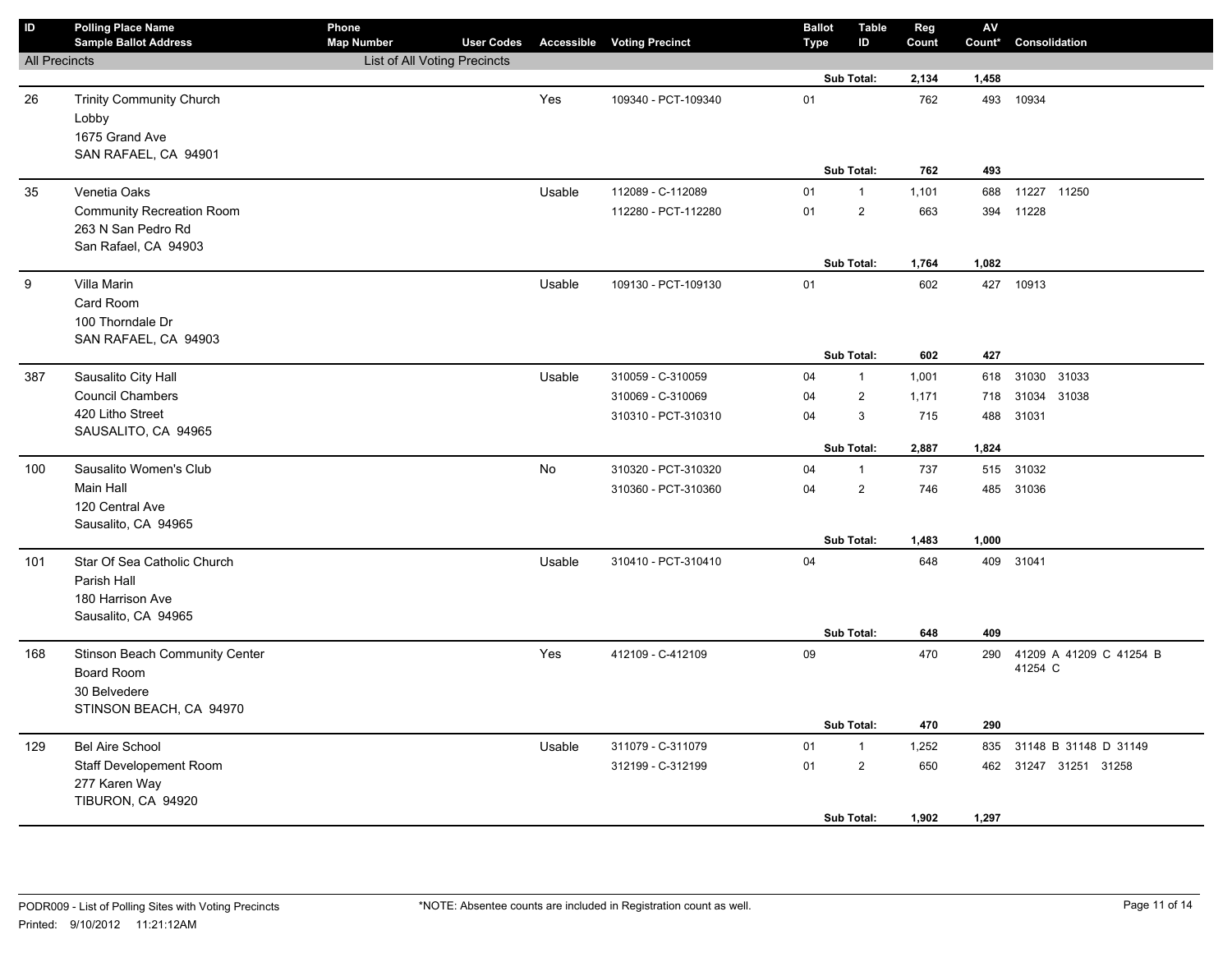| ID                   | <b>Polling Place Name</b>                                                                                          | Phone                                             |                   |                   |                                            | <b>Ballot</b> | <b>Table</b>         | Reg        | AV         |                                                                                                  |
|----------------------|--------------------------------------------------------------------------------------------------------------------|---------------------------------------------------|-------------------|-------------------|--------------------------------------------|---------------|----------------------|------------|------------|--------------------------------------------------------------------------------------------------|
| <b>All Precincts</b> | <b>Sample Ballot Address</b>                                                                                       | <b>Map Number</b><br>List of All Voting Precincts | <b>User Codes</b> | <b>Accessible</b> | <b>Voting Precinct</b>                     | <b>Type</b>   | ID                   | Count      | Count*     | Consolidation                                                                                    |
| 124                  | Del Mar School<br>P. E. Classroom                                                                                  | Christine/ofc                                     |                   | Yes               | 311440 - PCT-311440<br>311510 - PCT-311510 | 01<br>01      | -1<br>$\overline{2}$ | 719<br>691 | 525<br>477 | 31144<br>31151                                                                                   |
|                      | 105 Avenida Miraflores<br>Tiburon, CA 94920                                                                        |                                                   |                   |                   | 311520 - PCT-311520                        | 01            | 3                    | 766        | 534        | 31152                                                                                            |
|                      |                                                                                                                    |                                                   |                   |                   |                                            |               | Sub Total:           | 2,176      | 1,536      |                                                                                                  |
| 122                  | <b>Tiburon Baptist Church</b><br>Conference Room                                                                   |                                                   |                   | Yes               | 312179 - C-312179                          | 03            |                      | 582        | 394        | 31239 31246 A 31246 C<br>31246 D 31246 E 31246 F                                                 |
|                      | 445 Greenwood Beach Rd<br>TIBURON, CA 94920                                                                        |                                                   |                   |                   | 312370 - PCT-312370                        | 03            | 2                    | 827        | 521        | 31237                                                                                            |
|                      |                                                                                                                    |                                                   |                   |                   |                                            |               | Sub Total:           | 1,409      | 915        |                                                                                                  |
| 335                  | <b>Tiburon Town Hall</b>                                                                                           |                                                   |                   | Yes               | 311089 - C-311089                          | 01            | 1                    | 1,142      | 758        | 31154 31156                                                                                      |
|                      | <b>Council Chambers</b>                                                                                            |                                                   |                   |                   | 311099 - C-311099                          | 01            | $\overline{2}$       | 1,124      | 738        | 31155 31157                                                                                      |
|                      | 1505 Tiburon Blvd                                                                                                  |                                                   |                   |                   |                                            |               |                      |            |            |                                                                                                  |
|                      | Tiburon, CA 94920                                                                                                  |                                                   |                   |                   |                                            |               | Sub Total:           | 2,266      | 1,496      |                                                                                                  |
| 407                  | <b>Tomales Regional History Center</b><br>Downstairs Meeting Room<br>26701 State Route 1<br>Tomales, CA 94971-0262 |                                                   |                   | Yes               | 412069 - C-412069                          | 07            |                      | 687        | 450        | 41201 B 41201 C 41201 D<br>41201 E 41201 F 41201 G<br>41201 H 41201   41201 J<br>41201 K 41201 L |
|                      |                                                                                                                    |                                                   |                   |                   |                                            |               | Sub Total:           | 687        | 450        |                                                                                                  |
| 172                  | Woodacre Improvement Club<br>Main Hall                                                                             |                                                   |                   | Yes               | 412119 - C-412119                          | 01            |                      | 1,076      | 593        | 41215 41216                                                                                      |
|                      | 1 Garden Way<br>WOODACRE, CA 94973                                                                                 |                                                   |                   |                   |                                            |               |                      |            |            |                                                                                                  |
|                      |                                                                                                                    |                                                   |                   |                   |                                            |               | Sub Total:           | 1,076      | 593        |                                                                                                  |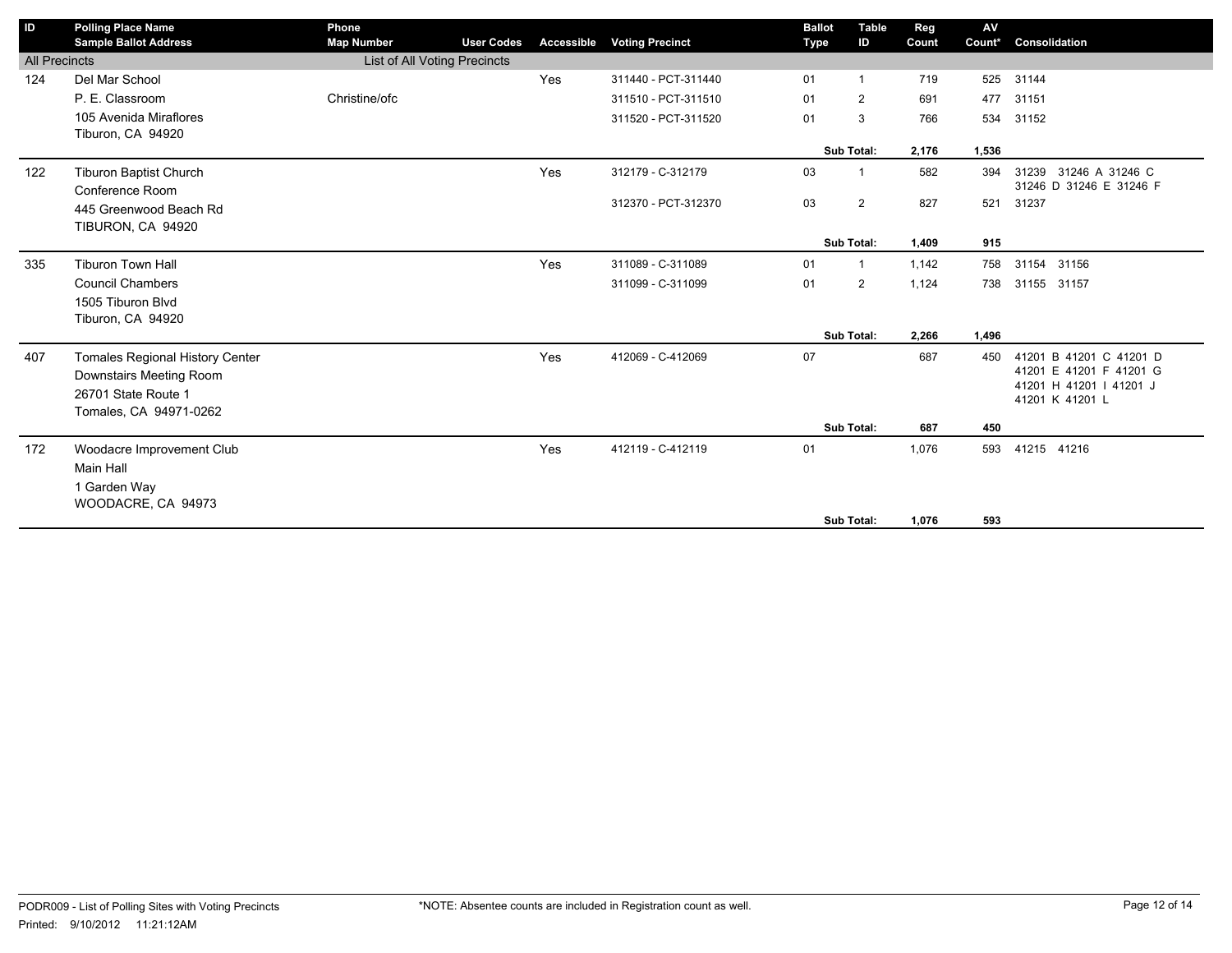| <b>IID</b>                                  | <b>Polling Place Name</b><br><b>Sample Ballot Address</b> | Phone<br><b>Map Number</b> |  |  | User Codes Accessible Voting Precinct | <b>Ballot</b><br>Type | Table<br>ID | Reg<br>Count | AV     | <b>Count*</b> Consolidation |
|---------------------------------------------|-----------------------------------------------------------|----------------------------|--|--|---------------------------------------|-----------------------|-------------|--------------|--------|-----------------------------|
|                                             | Total Selected Poll Sites: 98                             |                            |  |  |                                       | <b>Grand Total:</b>   |             | 146.098      | 91,359 |                             |
| <b>Total Selected Voting Precincts: 178</b> |                                                           |                            |  |  |                                       |                       |             |              |        |                             |

**Total Unassigned Voting Precincts: 0**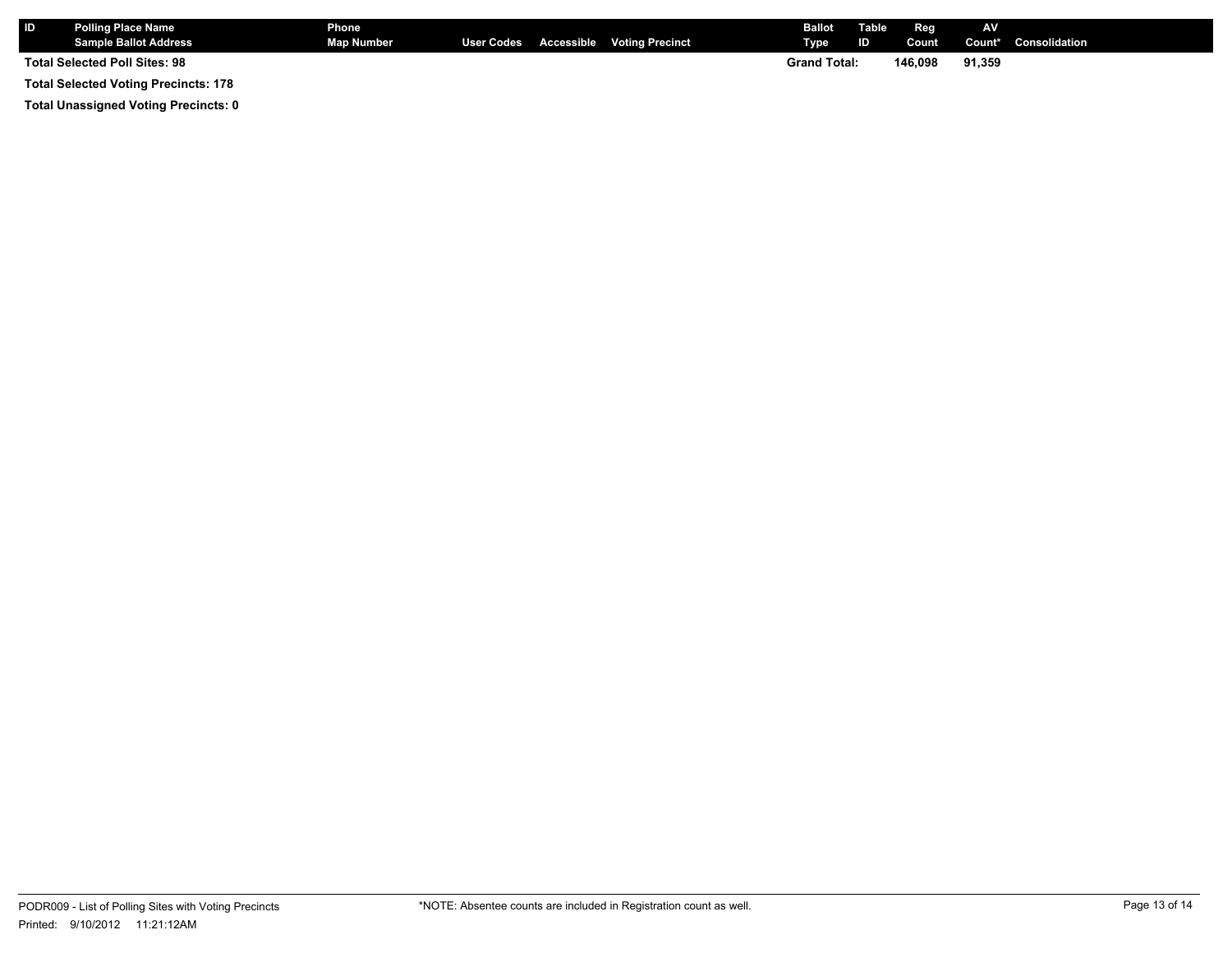| ID                            | <b>Polling Place Name</b><br><b>Sample Ballot Address</b> | Phone<br><b>Map Number</b> | User Codes Accessible Voting Precinct | <b>Ballot</b><br>Type | <b>Table</b><br>ID | Reg<br>Count | AV | Count* Consolidation |
|-------------------------------|-----------------------------------------------------------|----------------------------|---------------------------------------|-----------------------|--------------------|--------------|----|----------------------|
| <b>Mail Ballot Precincts:</b> |                                                           |                            |                                       |                       |                    |              |    |                      |
| 611201                        | M-611201                                                  | BT: 01                     |                                       |                       |                    |              |    |                      |
| 621201                        | M-621201                                                  | BT: 01                     |                                       |                       |                    |              |    |                      |
| 621202                        | M-621202                                                  | BT: 01                     |                                       |                       |                    |              |    |                      |
| 621203                        | M-621203                                                  | BT: 01                     |                                       |                       |                    |              |    |                      |
| 630501                        | M-630501                                                  | BT: 01                     |                                       |                       |                    |              |    |                      |
| 631102                        | M-631102                                                  | BT: 03                     |                                       |                       |                    |              |    |                      |
| 631203                        | M-631203                                                  | BT: 05                     |                                       |                       |                    |              |    |                      |
| 631204                        | M-631204                                                  | BT: 01                     |                                       |                       |                    |              |    |                      |
| 640401                        | M-640401                                                  | BT: 01                     |                                       |                       |                    |              |    |                      |
| 641202                        | M-641202                                                  | BT: 01                     |                                       |                       |                    |              |    |                      |
| 641203                        | M-641203                                                  | BT: 07                     |                                       |                       |                    |              |    |                      |
| 641204                        | M-641204                                                  | BT: 06                     |                                       |                       |                    |              |    |                      |
| 641205                        | M-641205                                                  | BT: 10                     |                                       |                       |                    |              |    |                      |
| 641206                        | M-641206                                                  | BT: 11                     |                                       |                       |                    |              |    |                      |
| 641207                        | M-641207                                                  | BT: 03                     |                                       |                       |                    |              |    |                      |
| 641208                        | M-641208                                                  | BT: 01                     |                                       |                       |                    |              |    |                      |

×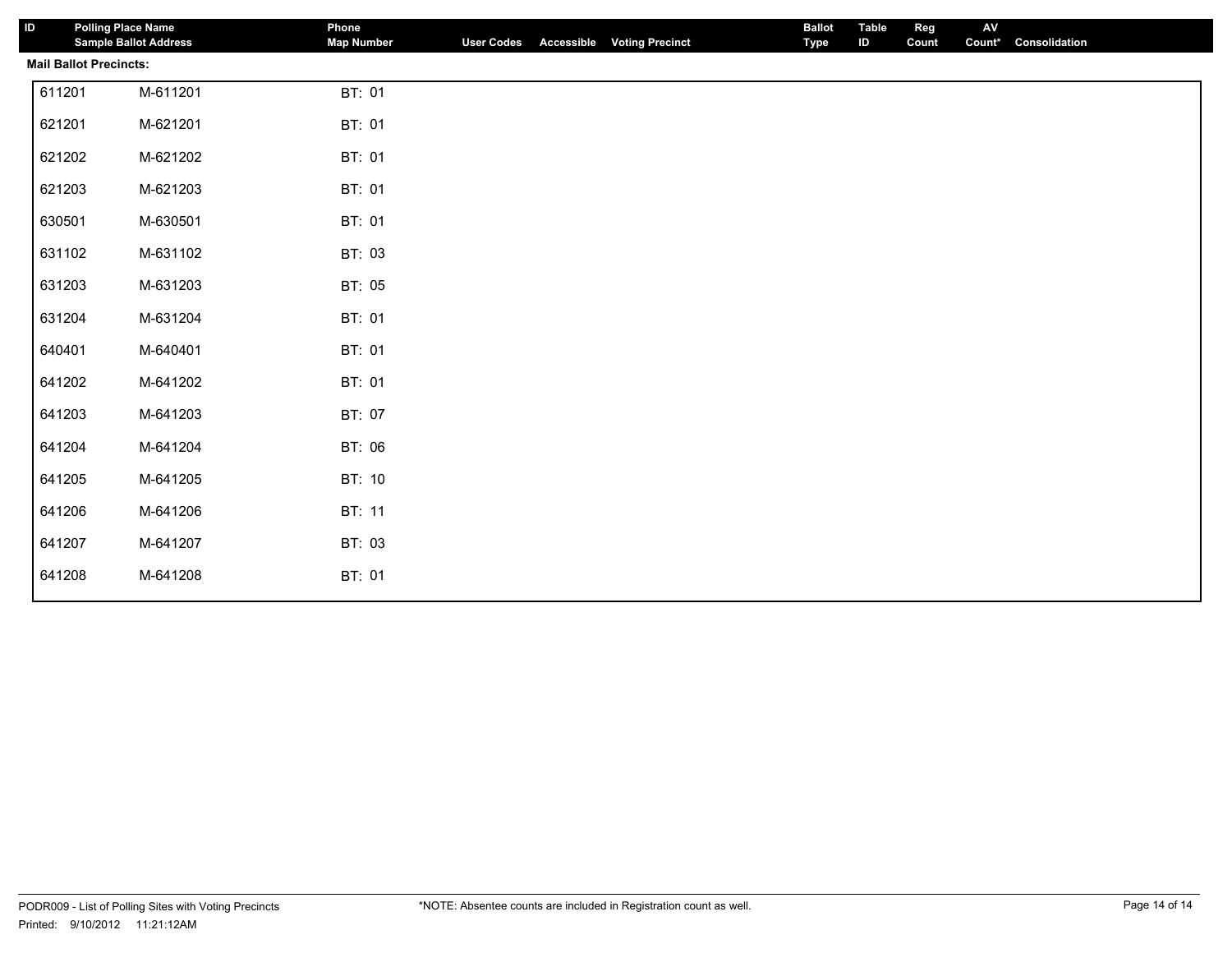|        |                      |                    |                          |                               |                           | <b>Mail Ballot Precinct List</b>                  |                      |           |                      |                    |              |
|--------|----------------------|--------------------|--------------------------|-------------------------------|---------------------------|---------------------------------------------------|----------------------|-----------|----------------------|--------------------|--------------|
| ada (  |                      |                    |                          |                               |                           | <b>Presidential General Election - 11/06/2012</b> |                      |           |                      |                    |              |
|        | Mail Ballot Precinct | Precinct           |                          | <b>Ballot Type</b>            | Registration              |                                                   | Mail Ballot Precinct | Precinct  |                      | <b>Ballot Type</b> | Registration |
| 611201 | M-611201             | 11212              |                          | $\mathbf{1}$                  | 6                         |                                                   |                      | Num Pcts: | $\mathbf{1}$         | Total Reg:         | $\mathbf{2}$ |
|        |                      | 11226              |                          | $\mathbf{1}$                  | 28                        | 641206                                            | M-641206             | 41252-F   |                      | 11                 | 6            |
|        |                      | Num Pcts:          | $\overline{2}$           | Total Reg:                    | 34                        |                                                   |                      | Num Pcts: | $\blacktriangleleft$ | Total Reg:         | 6            |
| 621201 | M-621201             | 21212              |                          | $\mathbf{1}$                  | 149                       | 641207                                            | M-641207             | 41253     |                      | $\mathbf{3}$       | 12           |
|        |                      | Num Pcts:          | $\mathbf{1}$             | Total Reg:                    | 149                       |                                                   |                      | Num Pcts: | $\mathbf{1}$         | Total Reg:         | 12           |
| 621202 | M-621202             | 21250              |                          | $\mathbf{1}$                  | 251                       | 641208                                            | M-641208             | 41239     |                      | $\mathbf{1}$       | 187          |
|        |                      | Num Pcts:          | $\mathbf{1}$             | Total Reg:                    | 251                       |                                                   |                      | 41254-A   |                      | $\mathbf{1}$       | 0            |
| 621203 | M-621203             | 21254              |                          | 1                             | 159                       |                                                   |                      | Num Pcts: | $\mathbf{2}$         | Total Reg:         | 187          |
|        |                      | Num Pcts:          | $\overline{1}$           | Total Reg:                    | 159                       |                                                   |                      |           |                      |                    |              |
| 630501 | M-630501             | 30506-A            |                          | $\mathbf{1}$                  | 6                         |                                                   |                      |           |                      |                    |              |
|        |                      | Num Pcts:          | $\overline{1}$           | <b>Total Reg:</b>             | 6                         |                                                   |                      |           |                      |                    |              |
| 631102 | M-631102             | 31148-A            |                          | $\mathbf{3}$                  | 75                        |                                                   |                      |           |                      |                    |              |
|        |                      | 31148-C            |                          | 3                             | 34                        |                                                   |                      |           |                      |                    |              |
|        |                      | Num Pcts:          | $\overline{2}$           | Total Reg:                    | 109                       |                                                   |                      |           |                      |                    |              |
| 631203 | M-631203             | 31226-A            |                          | 5                             | $\mathbf 0$               |                                                   |                      |           |                      |                    |              |
|        |                      | 31226-B            |                          | 5                             | 0                         |                                                   |                      |           |                      |                    |              |
|        |                      | 31226-C            |                          | 5                             | $\ensuremath{\mathsf{3}}$ |                                                   |                      |           |                      |                    |              |
|        |                      | 31226-E            |                          | 5                             | 57                        |                                                   |                      |           |                      |                    |              |
|        |                      | 31226-F            |                          | 5                             | 25                        |                                                   |                      |           |                      |                    |              |
|        |                      | Num Pcts:          | 5                        | Total Reg:                    | 85                        |                                                   |                      |           |                      |                    |              |
| 631204 | M-631204             | 31246-B            |                          | $\mathbf{1}$                  | 231                       |                                                   |                      |           |                      |                    |              |
|        |                      | Num Pcts:          | $\overline{1}$           | <b>Total Reg:</b>             | 231                       |                                                   |                      |           |                      |                    |              |
| 640401 | M-640401             | 40421              |                          | 1                             | $\mathbf 0$               |                                                   |                      |           |                      |                    |              |
|        |                      | Num Pcts:          | $\overline{1}$           | Total Reg:                    | $\mathbf 0$               |                                                   |                      |           |                      |                    |              |
| 641202 | M-641202             | 41201-A<br>41204-E |                          | $\mathbf{1}$<br>$\mathbf{1}$  | 83<br>$\mathbf 0$         |                                                   |                      |           |                      |                    |              |
|        |                      | 41204-F            |                          | $\mathbf{1}$                  | 8                         |                                                   |                      |           |                      |                    |              |
|        |                      | 41204-G            |                          | $\mathbf{1}$                  | 34                        |                                                   |                      |           |                      |                    |              |
|        |                      | 41204-H            |                          | $\mathbf{1}$                  | 26                        |                                                   |                      |           |                      |                    |              |
|        |                      | 41204-l            |                          | $\mathbf{1}$                  | 34                        |                                                   |                      |           |                      |                    |              |
|        |                      | 41205-B            |                          | 1                             | 4                         |                                                   |                      |           |                      |                    |              |
|        |                      | 41220-C            |                          | $\mathbf{1}$                  | $\ensuremath{\mathsf{3}}$ |                                                   |                      |           |                      |                    |              |
|        |                      | 41232              |                          | $\mathbf{1}$                  | 27                        |                                                   |                      |           |                      |                    |              |
|        |                      | Num Pcts:          | $\overline{\phantom{a}}$ | Total Reg:                    | 219                       |                                                   |                      |           |                      |                    |              |
| 641203 | M-641203             | 41202              |                          | 7 <sup>7</sup>                | 80                        |                                                   |                      |           |                      |                    |              |
|        |                      | Num Pcts: 1        |                          | Total Reg:                    | 80                        |                                                   |                      |           |                      |                    |              |
| 641204 | M-641204             | 41204-A            |                          | $6\overline{6}$               | $\overline{0}$            |                                                   |                      |           |                      |                    |              |
|        |                      | 41204-D            |                          | 6                             | 6                         |                                                   |                      |           |                      |                    |              |
|        |                      | 41204-J            |                          | 6                             | 33                        |                                                   |                      |           |                      |                    |              |
|        |                      | 41210              |                          | $6\overline{6}$               | 19                        |                                                   |                      |           |                      |                    |              |
|        |                      | Num Pcts: 4        |                          | Total Reg:<br>10 <sup>1</sup> | 58                        |                                                   |                      |           |                      |                    |              |
| 641205 | M-641205             | 41209-B            |                          |                               | $\overline{2}$            |                                                   |                      |           |                      |                    |              |

 $\Gamma$ 

┱